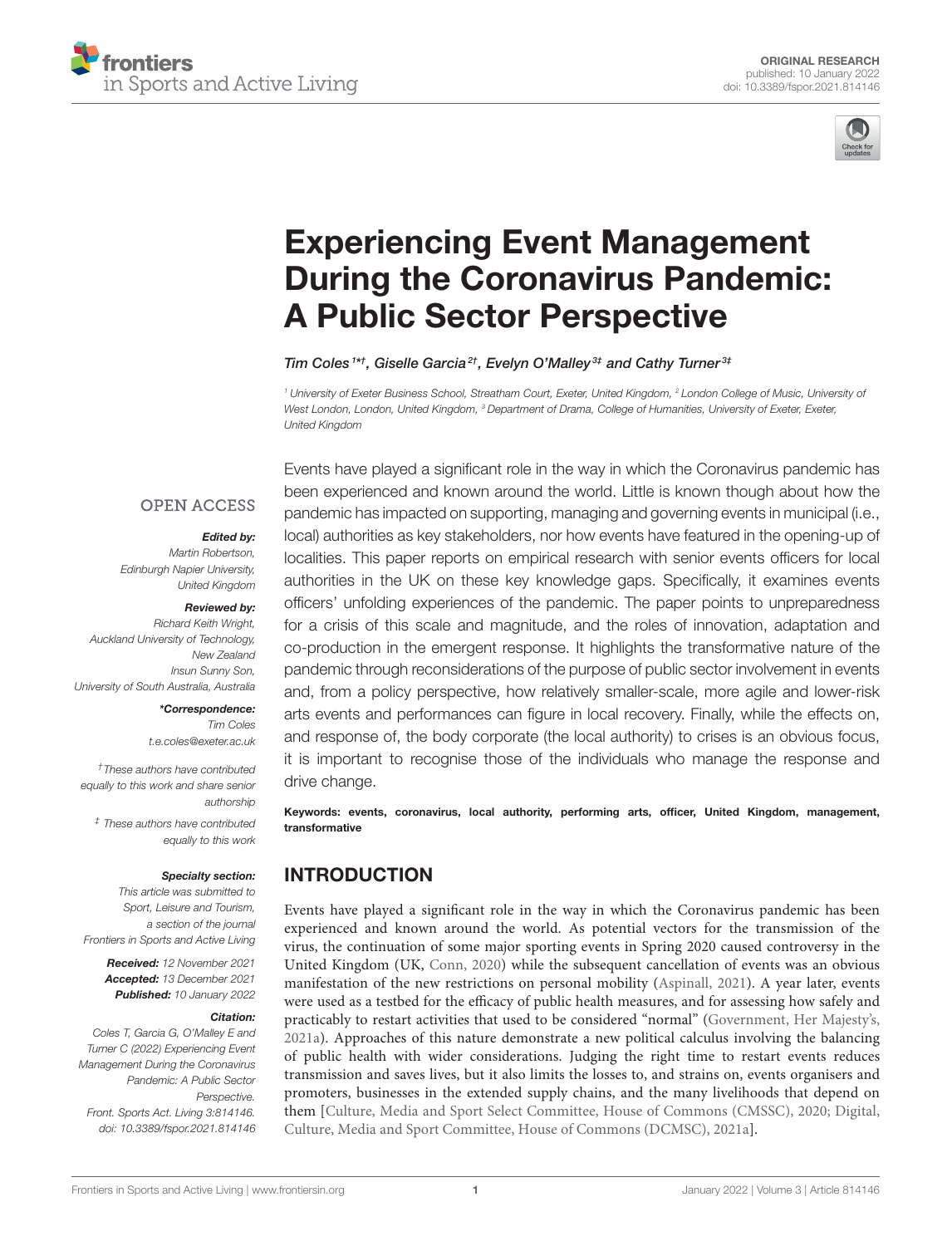The experience of, and response to, the pandemic has been particular to each country [Organisation for Economic Cooperation and Development (OECD), [2020a\]](#page-13-2). Practise-based narratives in the UK have concentrated on the need to provide adequate support to the sector because of the significance of events of all types to economy, society and culture as well as everyday lives [\[Business Visits Events Partnership \(BVEP\), 2020;](#page-12-3) Organisation for Economic Co-operation and Development (OECD), [2020a;](#page-13-2) Digital, Culture, Media and Sport Committee, House of Commons (DCMSC), [2021b\]](#page-13-3). In articulating the scale of the pandemic, there has been a propensity to aggregate its effects on the sector as the rationale for leveraging government support [\[Business Visits Events Partnership \(BVEP\), 2020;](#page-12-3) Culture, Media and Sport Select Committee, House of Commons (CMSSC), [2020\]](#page-12-2). In so doing much of the diversity among events, festivals and spectacles is overlooked. Moreover, because of their size and relative contribution, there has been a closer focus on the largest events and spectacles in the recovery [Department of Culture, Media and Sport (DCMS), [2021a\]](#page-12-4). Much of the emphasis has been on private sector undertakings and their resilience to withstand the disruptive conditions [Department of Culture, Media and Sport (DCMS), [2021a;](#page-12-4) Digital, Culture, Media and Sport Committee, House of Commons (DCMSC), [2021a](#page-13-1)[,b\]](#page-13-3). Conversely, the experience of the pandemic among public sector organisations involved in events has been largely overlooked, including the challenges they have faced reconciling their multiple roles and responsibilities.

As regulators and administrators of legislation, municipal authorities can act as the arbiters of where, when and how events take place in their sovereign territory [\(Maguire, 2019\)](#page-13-4). In addition to acting variously as organisers, promoters and/or managers of events, public bodies may also own, operate and/or govern the spaces in which they take place and act as mediators among diverse stakeholders and their interests (Thomas and Wood, [2004;](#page-14-0) [Wood, 2005;](#page-14-1) [Devine and Devine, 2012,](#page-13-5) [2015;](#page-13-6) [Maguire, 2019,](#page-13-4) [2021\)](#page-13-7). Events are clearly important to the local economy and quality of life for citizens but these have to be balanced with the public health functions that local authorities, in the UK as in many countries, are statutorily obliged to enact, monitor and enforce [\[House of Lords \(HOL\), 2019\]](#page-13-8). Very little is known though about how the pandemic has impacted on the processes and practises for managing and organising events in or by municipal authorities. Nor has there been detailed attention to how events have featured in the gradual opening-up of visitor economies and the resumption of civic life in local communities.

The aim of this paper is to address these two significant knowledge gaps in the context of the UK. It reports on findings from research engaging those with greatest responsibility for managing and/or governing events for local authorities -hereafter "events officers" for convenience. As the embodiment of their municipalities for events, the paper examines how events officers experienced the pandemic, how they interpreted the role of events locally during 2020 and 2021, and how they viewed the future of events as their localities started to emerge from the pandemic. In so doing it makes three main contributions. First, it adds to our knowledge of how relatively small-scale events have featured in the response to the pandemic [\(Davies, 2020;](#page-12-5) [Rowen,](#page-14-2) [2020\)](#page-14-2). Second and connected, it points to the roles played by artsrelated outdoor events in the emergence from lock-down. Smallscale performances and other outdoor art works have tended to fall between the cracks in the development of legislation or support during the pandemic [Culture, Media and Sport Select Committee, House of Commons (CMSSC), [2020\]](#page-12-2), yet they have become a locus for innovative, creative ways of overcoming closure and social distancing measures [\(Braidwood, 2021\)](#page-12-6). Third, it focuses on the people implementing events policies, their experiences and perceptions under extra-ordinarily challenging circumstances. Arts and culture are heavily reliant on public subsidy, the largest proportion from dwindling local authority budgets [\(Cooper, 2020\)](#page-12-7). These have been under further strain from the pandemic [\[National Audit Office \(NAO\), 2021\]](#page-13-9), thus placing unusual tensions on events officers. Paying attention to the ways in which local authority personnel perceive the transformative potential of the pandemic events therefore has significant implications for understanding the extent to which the sector may ultimately act as a force for beneficial change. We now turn to critically explore how events have featured in academic analysis of the pandemic.

# LITERATURE REVIEW

As the most disruptive peace-time event since the Second World War, the Coronavirus pandemic has attracted considerable attention from scholars of arts and culture, as well as tourism, leisure, and hospitality including events. Early contributions to the body of knowledge covering these intersecting activities and sectors, were clear in identifying, on the one hand, the nature and range of the potentially negative impacts of the pandemic and, on the other hand, the transformative potential of it for positive change [\(Hall et al., 2020;](#page-13-10) [Sigala, 2020\)](#page-14-3). As a public health crisis, the pandemic would prevent travel, tourism, cultural and leisure activities, including attending events in the ways they were known in the "old normal". Following the pandemic, it was doubted whether production and consumption patterns would -and indeed should- revert to how they had been before: new behavioural conventions and expectations may induce a "new normal" [\(Ateljevic, 2020;](#page-12-8) [Higgins-Desbiolles, 2020a\)](#page-13-11). The pandemic could be a time to reset, to introduce new behaviours or systems for mediating and managing behaviours that had become inherently unsustainable [\(Benjamin et al., 2020;](#page-12-9) Ioannides and Gyimóthy, [2020\)](#page-13-12).

Many of these early contributions took the form of "think pieces", commentaries and provocations, often quite speculative in nature. This is understandable not least because a crisis of this scale or scope has not been encountered in recent memory. The absence of appropriate analogues and evidence bases to draw on did not aid substantiation and led to contestation, including some marked differences of opinion. [Higgins-Desbiolles \(2020b\)](#page-13-13) identified sharp divergences in discourses between practitioner (i.e., industry) views and academic perspectives: in broad terms, the latter expressing more sympathy for the transformative potential of the pandemic and the desirability of a new normal; the former appearing to favour to the resumption of the old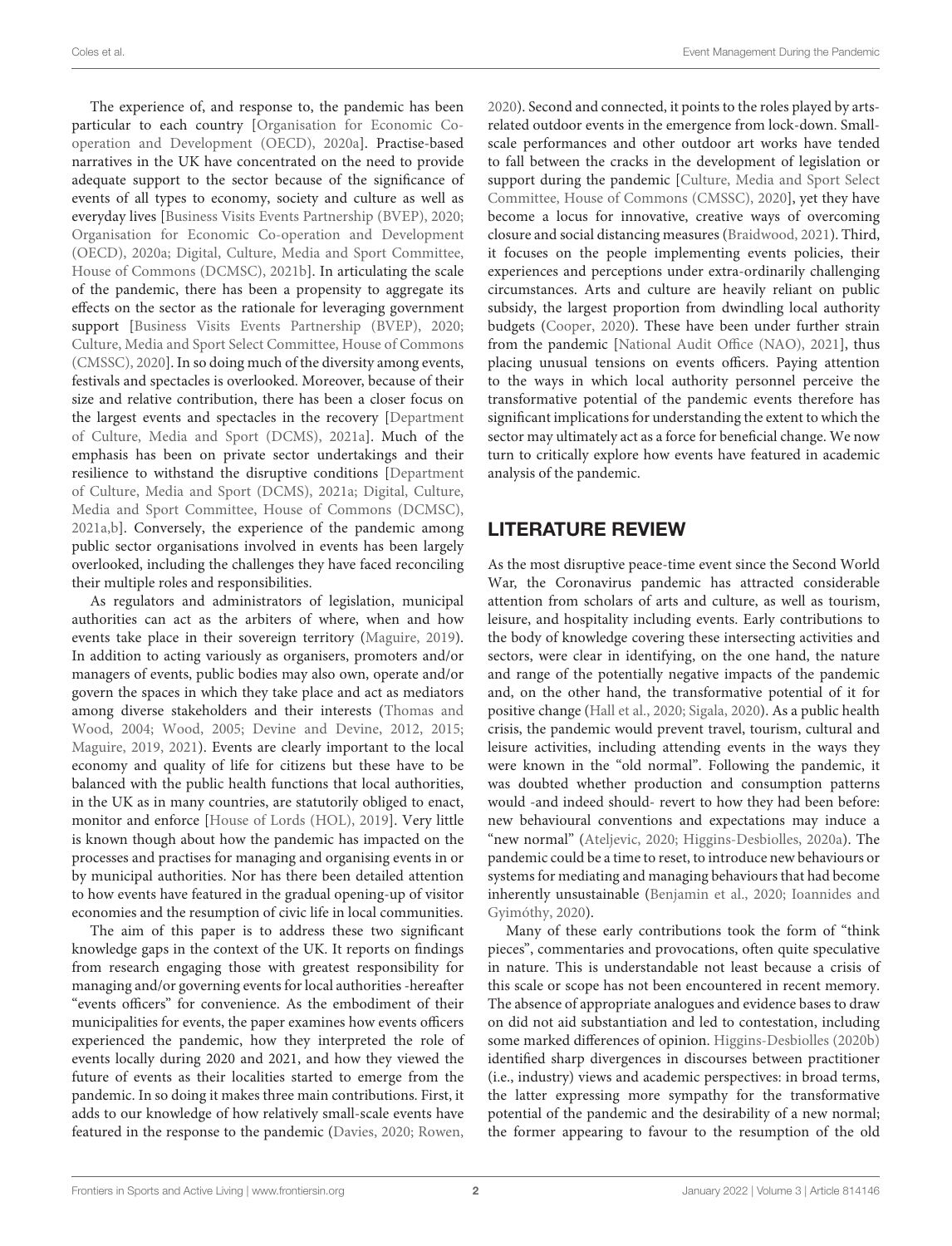normal and sooner. Epistemologically, the dichotomy suggests a disconnect between the academy and those it seeks to study. It also points to a greater need for more work seeking to understand the issues from the perspective of those living and experiencing them. In a similar manner, [Hall et al.](#page-13-10) [\(2020:](#page-13-10) 577) called for a more fully-considered response, cautioning "be careful of what you wish for". Given the unprecedented nature and scale of pandemics as opposed to other forms of crisis and catastrophe, there may be unanticipated consequences for tourism, hospitality and leisure, including events. In other words, beneficial change would not necessarily be an outcome of the pandemic.

With respect to events scholarship, two features are apparent from this work. While events are included in general discussions about how the tourism sector (widely writ) may be impacted, they do not appear to have featured prominently in early research and discourse [\(Yang et al., 2021\)](#page-14-4). Several commentaries and "think pieces" have speculated on the future for events. For example, [Séraphin \(2020\)](#page-14-5) revisited existing propositions around the future of events [\(Getz, 2012\)](#page-13-14) to conclude that virtual events will assume a greater role, events will remain a prominent feature of civilisation, but events will face -and have to be more resilient and adaptable to- more crises in the future. This echoes progress in theatre scholarship where there has been discussion of potential transformations in performance events, often focusing on digital modes of delivery and their significance in terms of aesthetics, reach and accessibility [\(Svich, 2020;](#page-14-6) [Aebischer, 2021\)](#page-12-10). In her discussion of festivals, [Davies](#page-12-5) [\(2020:](#page-12-5) 188) observes that "smaller community festivals may be a more efficient method of limiting the number of attendees and cutting down costs for the festival hosts and attendees" while [Olson \(2021\)](#page-13-15) identifies the pervasiveness of subversive practises during the pandemic, arguing for a research agenda on unauthorised and illegal events. Among the locations for unauthorised gatherings are public locations and venues, including "public parks, roadways, civic centres and convention centres owned by government" [\(Olson,](#page-13-15) [2021:](#page-13-15) 179). His work is notable for pointing to the need to think through the types of spaces used for social gatherings. Within the UK print media there has been a tendency to conflate discussions of indoor and outdoor events, yet an increase in outdoor theatre and venues has been noted [\(Braidwood, 2021;](#page-12-6) [Caird, 2021;](#page-12-11) [Goldborough, 2021;](#page-13-16) [Kelly, 2021\)](#page-13-17).

At the time of writing though, there have been few if any detailed examinations of the impacts of the pandemic on particular events -whether they have been or were about to be held (e.g., the Tokyo Olympics) or cancelled-, the implications for the destinations where they take place, and the consequences for the stakeholders involved in their organisation and operation. In notable but disparate exceptions, Maditinos et al. [\(2021\)](#page-13-18) have explored runners' plans for which events to race in 2021. Adopting perspectives from organisational management, [Séraphin and Jarraud \(2021\)](#page-14-7) have observed that, through ambidexterity, opportunities have been perceived and realised from the Lourdes pilgrimage despite the unpredictable context. [Rowen's \(2020\)](#page-14-2) account of the Burning Man festival is unique for having considered transformation in the context of events. Drawing on responses to COVID and previous crises, he demonstrated "how values such as participation and civic responsibility may help people overcome shared conditions" [\(Rowen, 2020:](#page-14-2) 695). Finally, in studies of event management professionals (albeit from the private sector), Dillette and Sun-Ah Ponting [\(2021\)](#page-13-19) employed Diffusion of Innovation theory to demonstrate that the pandemic has been a catalyst for creativity and innovation while in Portugal, 72% recognised the vital supporting role played by the public sector, especially in providing financial support to add to business resilience (Palrão et al., [2021\)](#page-13-20).

In some respects, such limited attention should have been anticipated. With events cancelled, it is extremely awkward to conduct counter-factual research to assess the impact of something that has not taken place. Existing impact assessments of events, if they were undertaken before the pandemic, may offer some clues as to the nature and magnitude of any lost contributions. However, not all events have been the subject of rigorous impact assessments [\(Armbrecht and Andersson,](#page-12-12) [2016\)](#page-12-12) and, moreover, the types of assessment and particular methods used can vary from event to event [\(Dwyer et al.,](#page-13-21) [2000;](#page-13-21) [Wood, 2005;](#page-14-1) [Li and McCabe, 2012\)](#page-13-22). Indeed, used in this way, existing impact assessments may understate the effects of a crisis or catastrophe, just as they underestimate the longterm effects under "normal" conditions [\(Jago et al., 2010\)](#page-13-23). Nevertheless, given the potential vulnerability of events to crises and catastrophes and the (financial) risks this entails, it is surprising not to find more research on forecasting the potential effects of closure, restricted operations and possible development trajectories on stakeholders. Indeed, the lack of attention on the role public sector actors in event organisation during crises is a persistent problem [\(Devine and Devine,](#page-13-5) [2012\)](#page-13-5). There is ample practical guidance on risk assessment, contingency planning, and operational management if a crisis or catastrophe happens during an event (cf. [Bowdin et al., 2012\)](#page-12-13), with some dedicated recommendations emerging from research on COVID-19 [\(Ludvigsen and Hayton, 2020;](#page-13-24) [Chi et al., 2021\)](#page-12-14). However, as [Miles and Shipway](#page-13-25) [\(2020:](#page-13-25) 537) have observed, event management studies "could be better informed by disaster management and resilience studies", furthermore contending that there has been a paucity of studies on managing crises and disasters for sport events in particular. This is amplified when compared with reviews of tourism studies, more widely specified (cf. [Ritche and Jiang, 2019\)](#page-14-8). Indeed, notable by its absence from their far-ranging review and research agenda, is consideration of the role of the public sector more generally and local authorities especially, in engineering resilience (e.g., contingency planning) or in mediating the response to crisis and catastrophe episodes. Local authorities are noted as potential beneficiaries of several pressing research imperatives [\(Miles and Shipway, 2020:](#page-13-25) 549) but overlooked as active agents in preparation for, mitigation of, or recovery from, crises.

In fact, local authorities have long been identified as major stakeholders in organising and operating events (Thomas and Wood, [2004;](#page-14-0) [Wood, 2005;](#page-14-1) [Maguire, 2019,](#page-13-4) [2021\)](#page-13-7), and they play pivotal roles in co-ordinating responses to crises and catastrophes in visitor economies [\(Ritchie, 2009\)](#page-14-9). For municipalities, participation in event planning, management or regulation can deliver a range of outcomes, not least economic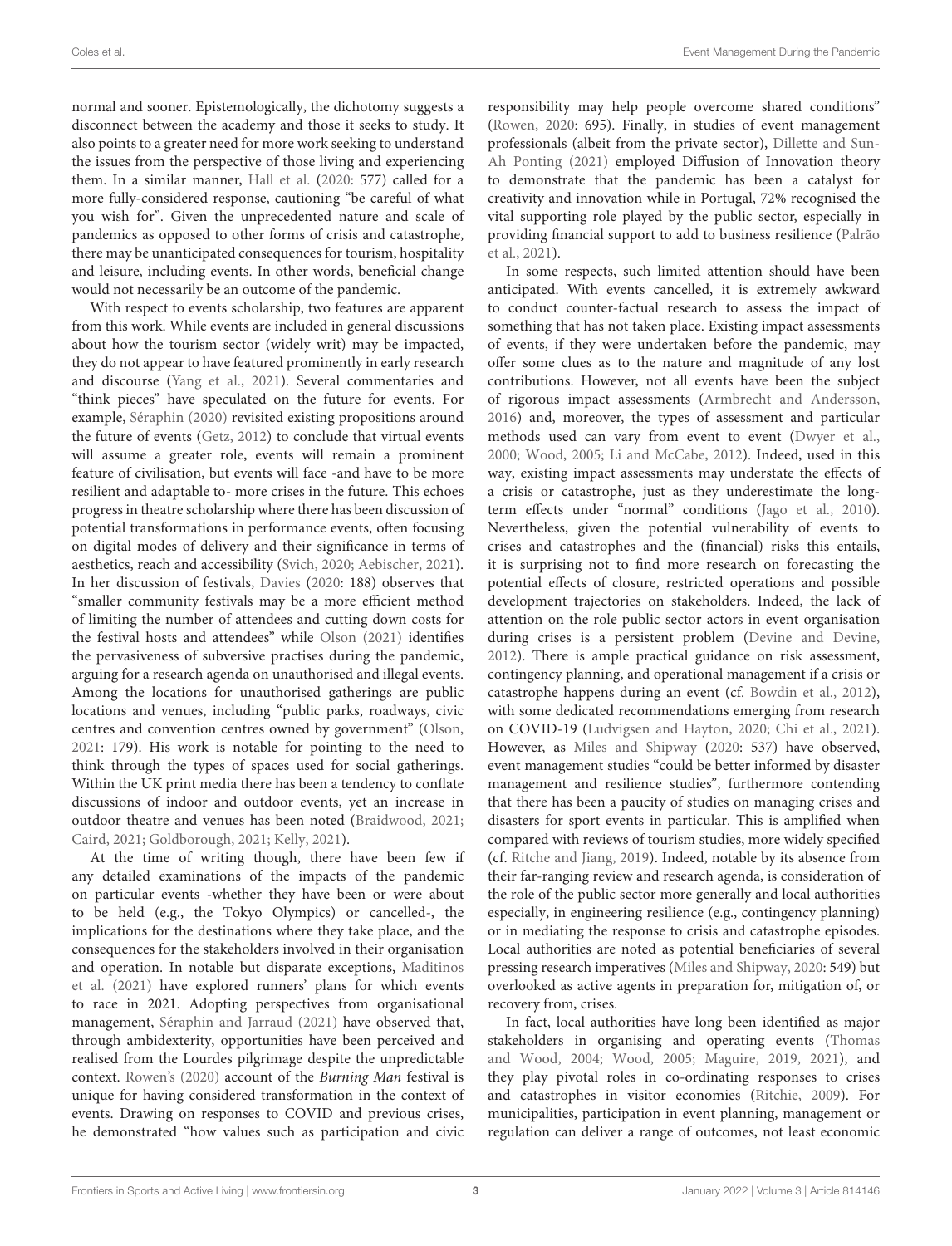benefits [\(Wood, 2005;](#page-14-1) [Maguire, 2019\)](#page-13-4). They may also be conceptualised as delivering a public good and justified on the basis of non-market benefits, including enriching local social and cultural life. As [Andersson et al. \(2020\)](#page-12-15) demonstrate, there is a need to evaluate the value of events against risk in the public sector (just as in the private sector). Reward is jeopardised by a crisis or catastrophe, and extending their analysis, an episode like the pandemic clearly reframes the perception of risk and reward.

Although conducted in pre-pandemic times, analysis of this nature is helpful in two respects. First, it points to the importance of complex trade-offs in event management especially where local authorities may also act as investors in events. Decisionmaking about events is further complicated by the multiple and sometimes conflicting interests and responsibilities of local authorities, that have to be reconciled. For example, local authorities may have a statutory responsibility to protect public health or to ensure public events are safe. At the same time, local authorities provide events services, working on a feeaccruing basis with private sector operators, to support and/or operate events on public land or in public venues they own or operate. The salient point though is that, while the range and nature of local authority involvement in events management is relatively well-understood in pre-pandemic times (Thomas and Wood, [2004;](#page-14-0) [Wood, 2005;](#page-14-1) [Maguire, 2019,](#page-13-4) [2021\)](#page-13-7), they have been largely overlooked during the pandemic, at a time when public sector intervention is keenly valorised by private sector operators [\(Palrão et al., 2021\)](#page-13-20).

Second, a focus on decision-making points to a key lacuna in events management research on crises and catastrophes, including the pandemic, that has not been previously detected (cf. [Miles and Shipway, 2020\)](#page-13-25). It reminds us that it is easy to refer to the "public sector" or the "local authority" as the agency affecting, or being impacted by, change resulting from a crisis or catastrophe. Somewhat inadvertently, there is a tendency to conflate institution and individual, such that local authority and event professional (i.e., officer) are almost treated as synonymous with one another [\(Maguire, 2019\)](#page-13-4). There is an assumed lack of difference between the institutional (the local authority) and the individual's position on, response to, or experience of, a crisis episode. Put another way, it is individuals who comprise or represent the institution (local authority), who embody and enact its values, and who are responsible for its day-to-day functioning in this domain. Yet, contemporary research extends the prepandemic feature of overlooking the lived experiences of local authority events officers (i.e., professionals). An omission of this nature is especially unfortunate in the context of the pandemic. After all, it is individuals who are immediately, directly and themselves, often corporeally confronted by crisis conditions both in their personal and professional lives. On behalf of the body corporate, they are pivotal to how crises and catastrophes are interpreted, understood and acted on, for instance in communications to internal and external stakeholders. From a functional perspective, they are especially well-placed to be able to articulate how (local) processes and practises are impacted by, and modified as a result of, episodes. Furthermore, they play key roles in determining how and when it is safe to resume events, and of what type, scale and scope. These are considerations in the remainder of the paper but it is important to observe that they contribute to filling major gaps in what we know about the pandemic has impacted on events and their management. The paper now explains the research conducted during 2021 to this end.

# METHODS AND MATERIALS

Within tourism studies, there has been comparatively little attention on, and few possibilities to study, experiences among sector stakeholders and actors during a crisis or catastrophe as it happens [\(Ritche and Jiang, 2019\)](#page-14-8). This is mainly because many such episodes are relatively short in duration (e.g., earthquakes, hurricanes, terrorist attacks). By virtue of its global scale and longer duration, COVID-19 has afforded new opportunities to investigate how protracted, larger-scale crises are experienced by stakeholders. As context to the study design, it is worth noting that local conditions have the potential to mediate differential impacts and experiences of the pandemic. Thus, before setting out in detail the methods used to collect and analyse the data, some salient background is sketched out briefly.

# **Background**

The pandemic has significantly disrupted the events sector in the UK (Culture, Media and Sport Select Committee, House of Commons (CMSSC), [2020;](#page-12-2) Digital, Culture, Media and Sport Committee, House of Commons (DCMSC), [2021a](#page-13-1)[,b;](#page-13-3) [Government, Her Majesty's, 2021a\)](#page-13-0). In addition to the cancellation of many regular (annual) events, such as the festivals in Glastonbury and Hay-on-Wye, several landmark events that had been scheduled for 2020 and 2021, were reworked, postponed or cancelled. For example, in 2020 the city of Plymouth had organised events to celebrate the 400th anniversary of the sailing of the Mayflower to the New World while Coventry was due to take up its role as UK Capital of Culture in 2021. Estimates suggest that, prior to COVID-19, the sector generated £31.2 billion in visitor spend and 700,000 jobs across the UK [\[Business Visits Events Partnership \(BVEP\), 2020\]](#page-12-3).

From a perspective of the governance of events in the UK, three features are particularly germane. First, although it may be vital to citizen quality of life, arts and culture are not mandatory (i.e., statutory) services that local authorities have to provide [\[House of Lords \(HOL\), 2019:](#page-13-8) 2]. Within England, local authority budgets for, and spending on, arts and culture have declined during the 2010s to around 2.3% or £3.5 billion in 2018/19 [\(Rex and Campbell, 2021\)](#page-14-10). Second, as a mainstay of the visitor economy, not least for the promotion of both domestic and inbound tourism, events fall broadly within the portfolio of the Department for Digital, Culture, Media and Sport (DDCMS) in the central UK government at Westminster. Nevertheless, while DDCMS provides oversight, the day-to-day regulation, governance and administration of arts and culture (Durrer et al., [2019\)](#page-13-26) as well as tourism and leisure, including events [Organisation for Economic Co-operation and Development (OECD), [2020b\]](#page-13-27), is a devolved responsibility. This means that the governments in Scotland, Wales and Northern Ireland set their own agendas, priorities and arrangements independently from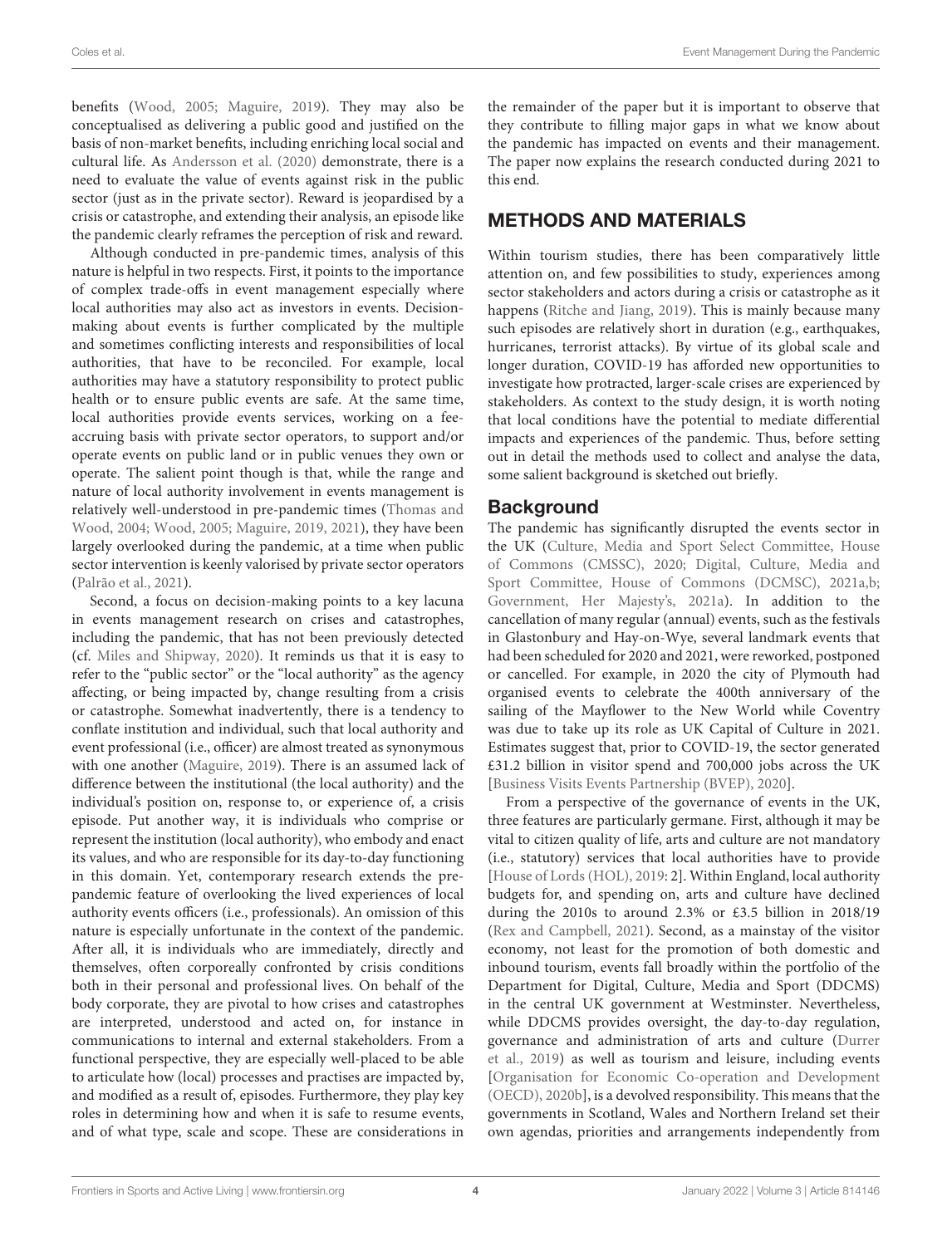Westminster which acts as a proxy for England (i.e., the largest component of the UK by population). Third and connected, the same is also the case for (public) health [\(Paun et al.,](#page-13-28) [2020\)](#page-13-28), and during 2020 and 2021 arrangements relating to such issues as lockdowns, face mask wearing, social distancing and quarantining, varied subtly within and across parts of the UK.

#### Research Design

The two knowledge gaps described in the introduction, provided the rationale for this study and constituted its over-arching research questions: how has the pandemic impacted on processes and practises for the organisation of events by municipal authorities, and how have events featured in the opening-up of visitor economies and the resumption of civic life? An important additional consideration was the extent to which there were variations around the UK based on devolved administration.

Qualitative research was used to address the questions and, due to the unprecedented circumstances, an exploratory approach was taken [\(Davies, 2011\)](#page-12-16). As noted above, we aimed to engage with persons with the greatest responsibility for, and hence widest view of, events for their respective local government units in the UK. As a result, we would be able to access their perspectives on, and experiences of, events during the pandemic. Within England, this meant those responsible for events in district councils, unitary authorities or London boroughs and, in Wales, Scotland and Northern Ireland, their nearest equivalents. Although convenient, as a moniker "events officers" masks a range of institutional arrangements and professional roles among those participating in the research, an observation consistent with previous research [\(Thomas and Wood, 2004;](#page-14-0) [Wood, 2005\)](#page-14-1). This is not unique to the UK [\(Maguire, 2019,](#page-13-4) [2021\)](#page-13-7) and, as the interviews for this study confirmed (see below), not all participants were exclusively or directly employed by local authorities. Some were employed outside the council apparatus, for instance in community interest companies or private limited companies established by local authorities to manage and service events (and frequently other) functions, with the municipality usually as the principal stakeholder and investor. Often these "arms-length" bodies also had remits for place promotion, (town/city) centre management, and attracting inward investment and visitors. In some case, they promoted or operated events, limiting the local authority's exposure to risk.

This study was conducted as part of a project funded by the Arts and Humanities Research Council (AHRC). Interdisciplinary in nature spanning management and theatre studies, the project used a practise-based approach (involving the staging of outdoor arts events in a provincial English city), alongside interviews and surveys, to investigate the potential for, and role of, live events and performances in pandemic recovery. Smallerscale arts events and performances were the focus because, although frequent and important before the pandemic, they had quickly fallen victim to the restrictions imposed following it [Culture, Media and Sport Select Committee, House of Commons (CMSSC), [2020\]](#page-12-2). Outdoor events were examined because -by virtue of lower transmission rates- they offered greater prospects for earlier, safer resumption [\(Braidwood, 2021;](#page-12-6) [Goldborough, 2021\)](#page-13-16). Moreover, they offered the potential for

<span id="page-4-0"></span>TABLE 1 | Correspondence between scripted interview questions and over-arching study research questions.

| Scripted interview question                                                                                                                                                   | RQ(s) covered |
|-------------------------------------------------------------------------------------------------------------------------------------------------------------------------------|---------------|
| 1. Tell me a bit more about the organisation, what it does,<br>how it is involved with events in open-air public spaces?                                                      | 1             |
| 2. How do you manage / support outdoor events in<br>public spaces?                                                                                                            | 1             |
| 3. What sorts of outdoor events were you able to<br>organise in public spaces from the start of the pandemic<br>till now?                                                     | 1             |
| 4. What sort of events are on the horizon / do you have<br>in mind for the remainder of 2021?                                                                                 | 2             |
| 5. What have been the main challenges in reopening live,<br>outdoor events in public spaces?                                                                                  | 1,2           |
| 6. Are there any examples of innovative, good and best<br>practise among other local authorities and their<br>approaches, that you look to or have informed your<br>practise? | 2             |
| 7. How have you worked with artists over the past year?                                                                                                                       | 1,2           |

*Source: authors.*

*Study research questions (RQ).*

*1. How has the pandemic impacted on processes and practises for the organisation of events by municipal authorities.*

*2. How have events featured in the opening-up of visitor economies and the resumption of civic life?*

supporting an ecologically-responsible recovery, and even what theatre scholar [Bharucha](#page-12-17) [\(2020,](#page-12-17) n.p.) terms "theatre cultures that mobilise ecological sanity", avoiding "the hubris of the edifice complex".

Data collection for this study was by semi-structured interviews conducted face-to-face via video link (MS Teams, zoom). Seven scripted questions were devised to facilitate crosscase comparison and provide a departure point for discussion. **[Table 1](#page-4-0)** explains the correspondence between the scripted questions in the protocol and the two research questions guiding this study. There were overlaps among the questions (and answers) as is common in interviewing but, broadly, five covered the impact of the pandemic and four explored the unfolding role of events in the immediate future. Functioning as a tacit quality assurance measure, the first questions also allowed us to establish the nature of the interviewee's organisational setting (viz. the local authority), its involvement with events in openair public spaces, and the sorts of management and support for events, as a pre-pandemic baseline. A sub-text to Question Five was the uncertainty presented by evolving public health guidance and events guidance from government while Question Six offered space to explore the potentially the transformative nature of the pandemic for events. The final question may seem specific but should be read in the wider project context. As artists and performers deliver the main value propositions for events they are involved in (i.e., visitors are drawn to what they afford), this aimed to tease out how their working relationship evolved during the pandemic.

Consistent with the exploratory approach, sampling aimed for maximum variation among local authorities and contexts. Interviews were sought in all parts of the UK; in both larger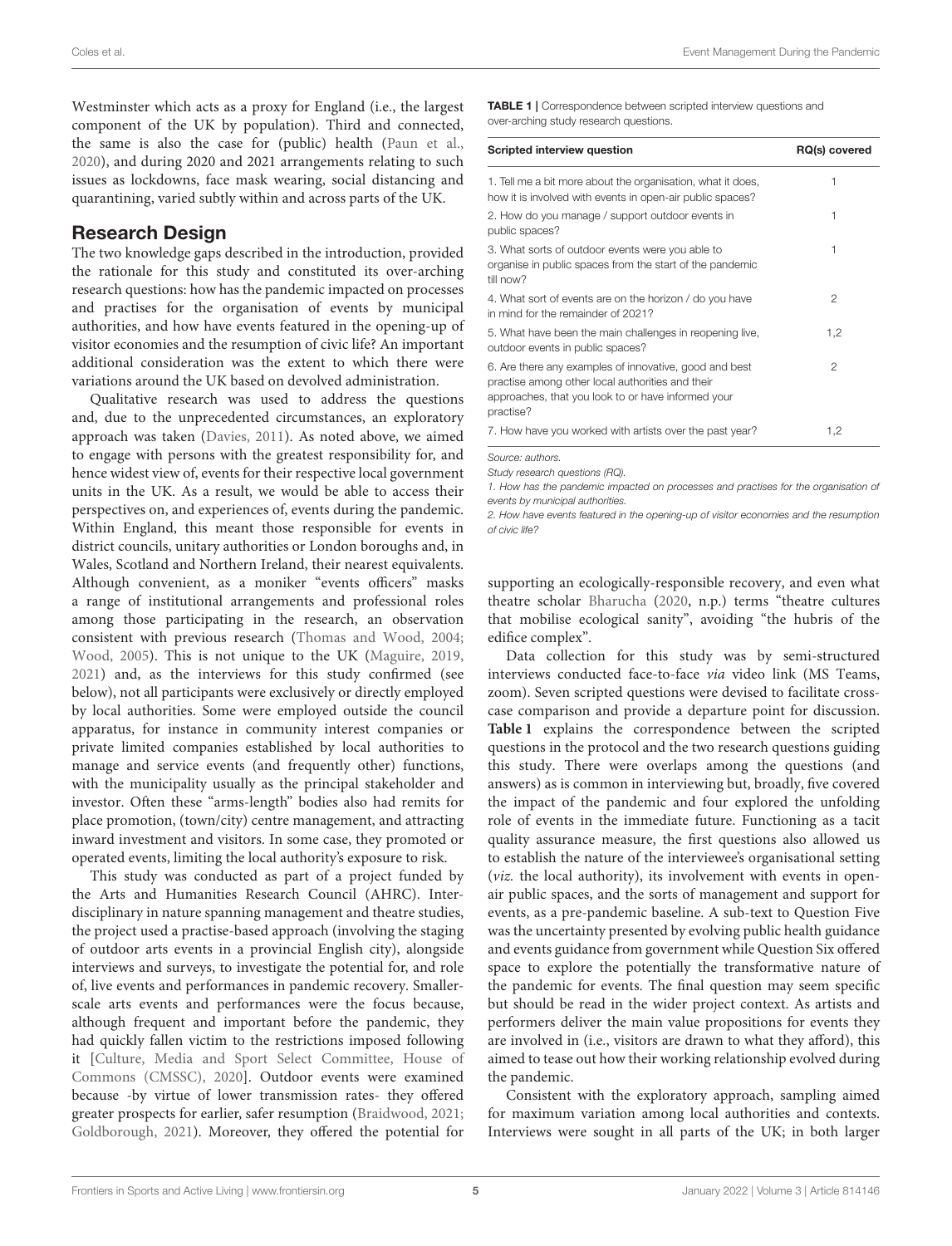and smaller, more urban and rural municipalities; and with authorities including locations known for routine (i.e., annual) events as well as those with a recent or current involvement in major periodic events (i.e., celebrations of, "year of "). Frequently used in qualitative enquiry [\(Battaglia, 2008\)](#page-12-18), a purposive strategy was employed. Here this comprised three elements. First, information about the project was distributed by mailing list maintained by professional communities of local authority events officers. This was notwithstanding the survey fatigue and low response rates sometimes observed during the pandemic [\(Patel et al., 2020\)](#page-13-29). Second, our expert knowledge and that of professional contacts, was used to identify municipalities and officers where the issues may be highly resonant. Finally, a form of snowballing was used, with interviewees invited to recommend subsequent participants.

Context and timing were crucial: we attempted to investigate "live" issues as they were being experienced but this made sampling more difficult. Of all the devolved administrations, in February 2021 the UK government acting on behalf of England, the largest component of the UK, published the first "road map" to removing lockdown restrictions culminating in total release no earlier than 21 June [\(Government, Her Majesty's,](#page-13-30) [2021b\)](#page-13-30). Comprising four steps in total, final design of the study (i.e., interview schedule and identifying participants) took place around Easter 2021 after early restrictions had been removed in Steps 1 and 2. Neither allowed organised entertainment events or large-scale public congregations. In parallel, an Events Research Programme was underway exploring "how events with larger crowd sizes could return without social distancing, while limiting the transmission of COVID-19 as much as practical" [\[Department of Culture, Media and Sport \(DCMS\), 2021b:](#page-13-31) 4], with a view to informing Step 3 (no earlier than 17 May). This allowed live events -indoor and outdoor- subject to capacity restrictions; the largest outdoor events of 10,000 or 25% of the seats, whichever was lower [\(Government, Her Majesty's,](#page-13-30) [2021b\)](#page-13-30). Although delayed to 19 July, Step 4 marked the removal of all legal limits on social contact. Due to the disruption and additional work incurred by the delay some interviewees withdrew from the study while others had to postpone their interviews. Nevertheless, deferral offered the study the benefit of fuller, contemporaneous consideration of the issues as they were happening.

In qualitative research, there is sustained debate on sample size sufficiency (cf. [Malterud et al., 2016;](#page-13-32) [Hennink et al.,](#page-13-33) [2017\)](#page-13-33). Interviewing took place between May and August 2021 by which time common themes and recurrent points had emerged [\(Hennink et al., 2017\)](#page-13-33). Fourteen interviews had been conducted of 36 mins average, the duration again a function of the availability of each interviewee. Recorded and fully transcribed, the data set comprised over 70,000 words. As all interviewees requested anonymity, thumbnail, contextual sketches of the municipalities are not supplied. In terms of data quality assurance, there was coverage across the UK, among different sizes of authority, and including locations hosting high profile events (e.g., annual festivals, spectacles) or programmes (e.g., cities of —). In other words, the sampling strategy achieved its purpose. Interviews were obtained from Wales, Scotland, and Northern Ireland as well as England, with non-representation from London the only gap. From the answers to the first interview question (**[Table 1](#page-4-0)**) and cross-case comparison, there was no apparent bias to particular institutional settings or organisational arrangements, and the interviewees were qualified to speak in the capacity we had intended. Thematic Analysis was adopted to analyse the data and the patterns of meaning within it (Braun and Clarke, [2006\)](#page-12-19). The transcripts were read, coded and reviewed, prior to the generation, confirmation and naming of themes, in a workflow akin to [Nowell et al.'](#page-13-34)s [\(2017:](#page-13-34) 4) recommendation for good practise. As a commonly-used method both in organisational research [\(King and Brooks, 2018\)](#page-13-35), the relative merits of applying this approach to foster rigour and trustworthiness in a range of contexts, are well documented [\(Nowell et al., 2017\)](#page-13-34). Given the wide choice of techniques and approaches for analysing qualitative data, the choice of Thematic Analysis was appropriate here because the research was exploratory and intended to establish common interpretations and understandings from the data, rather than to build or test theory.

# RESULTS

Four intersecting themes emerged relating how events officers experienced, and made sense of, the pandemic as it related to the territories and events over which they had jurisdiction. Two were connected by their interpretation of how the pandemic impacted on existing processes and policies relating to events in the recent past (i.e., research question one): the first, the current functions of event management, conveys views on existing approaches to support, management and governance and their appropriateness in the context of COVID-19; and the second deals explicitly with adaptation as a tactical response. Two further themes were rooted in the unfolding present and near future, exploring broader issues on the recovery of events and events in the recovery of civic life (i.e., research question two). These offer insights on the transformative nature of the pandemic, respectively dealing with the telos of event management and connecting events, space and the environment.

## Current Functions of Event Management

From the interviews, it is clear that the declaration of the pandemic and the challenges to event management practises, were unanticipated. The local authorities represented were not prepared for a crisis of this nature or magnitude. If suitable contingency plans were in place, they were not mentioned. One interviewee captured the difficulties of not having precedents or analogues to draw upon,

"We had all this historical knowledge about how people behaved and how things would work, and now it's like we're back to square one. Even if we've delivered an event plenty of times, we haven't delivered it post COVID and we don't know what impact that is going to have on crowd behaviour or audience behaviour."

[Interview-6]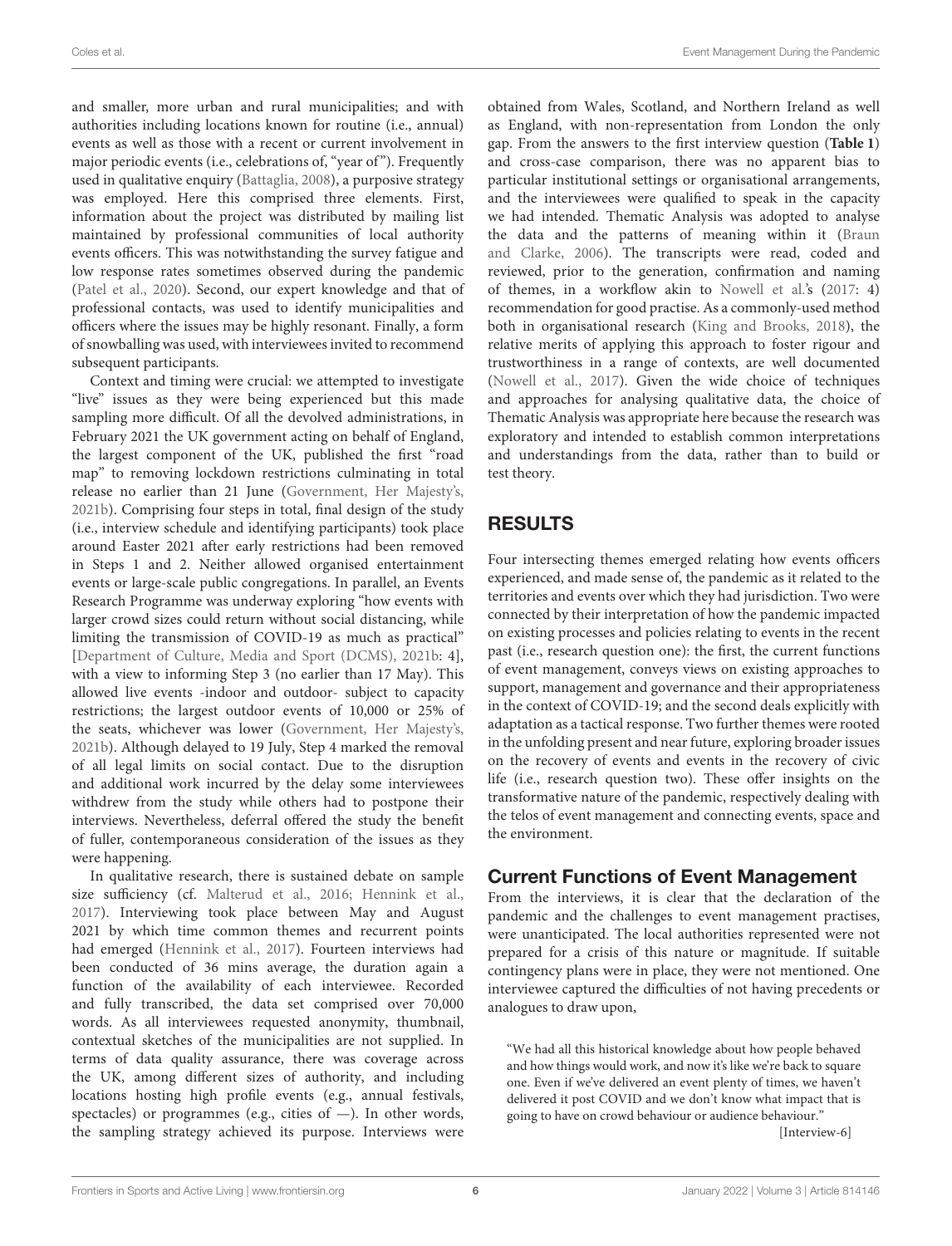Interviewees variously tried to make sense of the situation and their ability to respond by reviewing the suitability of existing approaches to, and particular measures for, supporting the sector. Typical of this,

"we looked at what support could we lend to the festival sector, recognising the importance to XXXX of contributing £... million in economic impact and employing a huge number of people in XXXX, what we could do to support them and to deliver a different model that allowed them to transition from indoor venues to outdoor spaces and in terms of the financial support, not underrating ticket costs or risk or anything like that."

[Interview-3]

Prior to the pandemic, the events officers reported that "their" organisations variously provided a "one stop shop", enabling and facilitating events particularly piloting them through risk assessment and licencing, and in several cases, funding events, not just contributing to their organisation. Following the pandemic, core management and governance functions appear to have been provided by all, sometimes at reduced capacity (see below). For the majority though, it was no longer appropriate nor (financially) feasible to continue their funding of events, either at previous levels or at all (i.e., a temporary suspension). Resumption through 2020 and 2021 was a moot point. In general, changing public health guidance and government announcements introduced uncertainty and led to risk aversion. Events officers for Scottish local authorities noted the same broad effects but stressed the Scottish government's more cautious approach to releasing restrictions (cf. [Castle, 2021\)](#page-12-20).

While events were suspended, a minority of interviewees reported temporary changes to their roles and the configuration of the "events staff ". Some staff were redeployed to other (more) essential duties. As one noted,

"a lot of the time we were transferred to do other jobs.... A lot of stuff went on. I went to do Track-and-Trace, and so I was working there for a good 6 months.... I'm making the calls, asking people to isolate."

[Interview-4]

Another events officer noted their local authority reduced events staffing by 57% during the pandemic,

"We went from a team of seven to three. We lost four staff during the pandemic as well, and they got new jobs.... so that's like three people working to try and, you know [.....] you can imagine three people trying to deliver all of XXXX's big outdoor events." [Interview-13]

Within England, the announcement in February 2021 of a "roadmap" to removing all restrictions (Government, Her Majesty's, [2021b\)](#page-13-30), was an attempt to introduce certainty and enable planning for the resumption of regular (i.e., old normal) public services. An implicit assumption was that pre-pandemic arrangements were fit-for-purpose but this was far from universally the case for events. For several interviewees the return of the old status quo was unwelcome, with one complaining that "our events team have always been very risk adverse and very structured and very clinical" [Interview-5]. Experience of the pandemic had exposed many of the limitations in previous ways of working. For example, one events officer bemoaned the "silo mentality" of councils,

"And if one good thing comes from the pandemic, it is that those people, those groups and organisations have very much started back to work with each other. And I think the whole community spirit of work and joint working has come to the forefront." [Interview-14].

The disruption proved unsettling for most events officers. Cancellation of events and programmes troubled them not only because of the likely economic consequences but also because of the impacts on citizens and communities. Most events officers appeared to have forged strong professional networks with artists and performers. Over years of collaborating, a form of co-production had developed. Events officers and their teams got to know what artists and performers offered, the sorts of venues and facilities they needed, and the services they required from local authorities and other stakeholders. Events officers had commissioned artists and performers, and could approach them about their ideas for local events and programmes. Not surprisingly then, a sense of compassion permeated the interviews, both for those they had worked with directly as well as those in the wider sector,

"in the first couple of months, we were just, you know, supporting local businesses and events, trying to help them and push them towards the government funding opportunities available to all the people that were suddenly out of work."

[Interview-4]

Summarily closing events appeared to threaten livelihoods. Rather than face lower incomes, many previously employed in events were used to the idea of the "gig economy" and took jobs in other sectors. The potential loss of experienced and capable performers and events workers was noted as a concern,

"One of the challenges we are facing is that people who were in the hospitality industry, they've gone through to other jobs and other work..... they've obviously realised that maybe being a delivery driver for our business is not as tough as trying to get gigs [and] will give us a more regular income."

[Interview-1]

Reported by one interviewee as discussion point for LAEOG (the Local Authority Event Officers Group—a community of practice), the issue was widespread and created labour shortages and skills gaps that could hinder the resumption of events,

"Even in my autumn programme [in 2021], I'm struggling to get artists and struggling to get technicians because a lot of people have left the industry because they want more secure work."

[Interview-5]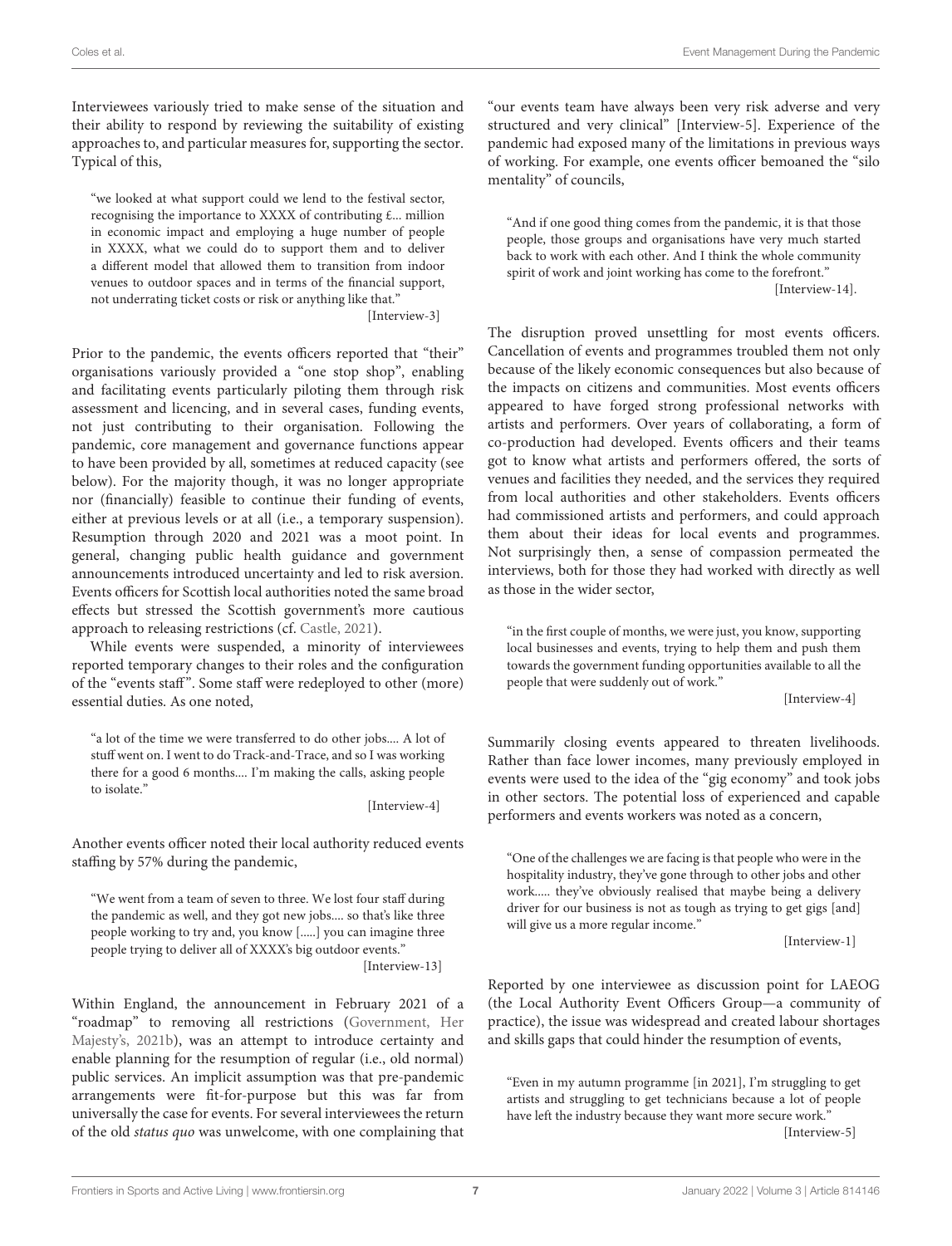In other words, ensuring an adequate supply of labour had never been a major consideration before the pandemic. As one interviewee observed, although people were being lost from the events sector and may possibly not return, there was plenty of local talent that would embrace the opportunities they left. The challenge was how long it would take to fill the gaps and rebuild capacity. The inference was that it would be neither straightforward nor quick. Before the pandemic, regularisation seems to have been one approach to managing turbulence in the events "labour market". In some respects echoing the previous observations about risk aversion, several events officers reported that repeatedly working with artists and performers was more straightforward "especially if someone's creating new work. They don't know what they're doing sometimes quite early on and what the impact of it is" [Interview-8].

## Adapting to COVID-19

In addition to recognising that different approaches were required to support, manage and govern events during the pandemic, the interviews reveal that considerable thought and creativity had been invested in addressing the question of what could be done "to allow festivals and events to continue safely?" [Interview-4].

Consistent with other studies [\(Dillette and Sun-Ah Ponting,](#page-13-19) [2021\)](#page-13-19), there was strong evidence of innovation which takes a number of forms in the tourism-hospitality-leisure nexus (Hall and Williams, [2020\)](#page-13-36). Institutional innovations -both in the form of general public health guidance and specific guidance for holding events- had to be interpreted and enacted. In some cases this led to cancellations; in others, advance ticket sales and bookings were adversely affected by the uncertainty created by intermittent changes to the guidance. As a result,

"we now see lots of people not commit to buying tickets or to confirm they're coming to something till really late in the day, whereas pre-COVID people would say things, you know, 6 months, a year in advance."

[Interview-6]

In order to address the challenge of convincing audiences that events were safe, managerial innovations were introduced in the form of new administrative structures and systems. Perhaps most notable among these was a reorientation among "safety advisory groups". Discussed further below, this involved a more direct and active involvement by public health officials in event organisation and management across the UK. There was some guarded positivity about the UK vaccination programme but uncertainty about vaccine passports and their practicability. Discussion among the community of practise reported by one events officer, suggested a trend for events administration was to go,

"down the route of having online toolkits and things like that, because what we need to do with the amount of work that's coming in..... is to try to have more and more online areas that people can go [for advice and to apply for licences]."

[Interview-14]

Capacity was a driver of managerial innovation. Pent-up demand among citizens was matched by private sector event organisers. COVID-19 had also catalysed "product" innovation in the form of both new and adapted events formats and programmes that needed to be understood and very carefully scrutinised before they were approved.

The need for product innovation was couched in the context of economic resilience and recovery. The possibilities and relative merits of using digital and hybrid spaces for delivery were frequently noted. While the benefits of "going digital" as a shortterm response were identified, hybrid delivery could frustrate the economic purpose of staging an event,

"the whole point of it was to try and boost the retailers footfall but showing people things digitally isn't really isn't really going help the retailers."

[Interview-5]

When local authorities eventually resumed organising events in 2020 and early 2021, they were routinely ticketed (to enable contact tracing to reduce transmission) but frequently free to enter (as a means of generating attendance although "no shows" were problematic). Streets, often in town centres were increasingly used for performance, installation and exhibition. As new solutions and COVID configurations, visual art was reported in outdoor installations and empty shop windows. Visual art appeared an effective way of re-engaging with publics because it attracted good "footfall" but without the costs and risks of drawing large crowds.

Particular performance-led outdoor events were also variously invoked as examples of both product and managerial innovations. A range of good and best practises for ensuring safety were identified, including inter alia: seated bubbles outdoors for audiences; increasing spaces between seating; "pop-up" performances in public spaces at specific times; and unannounced (walkabout) performances for those already in town centres spread virally through social media.

Initially at least, "COVID-safe" events appear to have been regarded as more costly and awkward to organise and manage. Among the various constraints that were repeatedly invoked were: insurance issues and other financial risks; extended lead times; and higher overheads, from requiring more space and/or greater administrative burdens. The withdrawal of sponsors and the temporary unavailability of the volunteer (public) workforce were further obstacles. One event officer encapsulated the issue,

"the big thing with events is people power, and it's having people on the ground..... And what I'm finding is that certainly in this city, the call on volunteers is absolutely massive."

[Interview-14]

These issues were amplified for larger events, and one interviewee recalled a discussion with fellow events officers,

"no one felt overly confident as a local authority to deliver events in a COVID-safe way because no one as an event organiser has had that training. We got the [government] guidance, we know what we need to do. We understand the COVID-risk assessment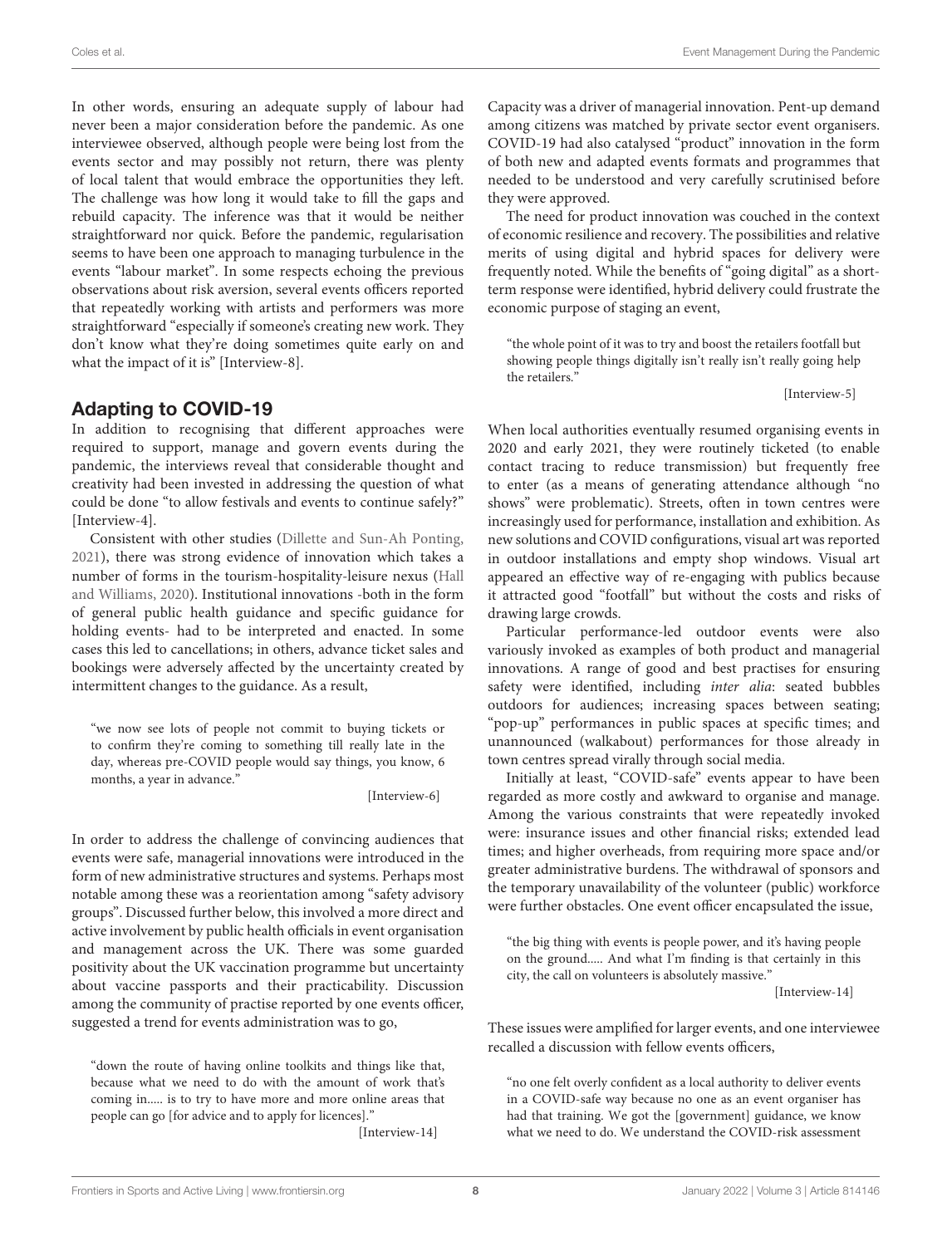and what needs to happen in terms of social distancing, handsanitising, that sort of thing. But in terms of practically delivering a large 4,000-person festival, we don't have that expertise." [Interview-10]

Smaller, outdoor events and formats were widely discussed. One pragmatic way of solving the expertise gap noted above was "rather than get people into to one big event to sort of have multiple events with three or four thousand rather than sort of have an eight twelve thousand that day" [Interview-14]. Of course, this view speaks to spreading risk by creative thinking. Paramount is that smaller events carry lower potential risk and rates of virus transmission. In addition, they are less expensive to organise and stage; they attract lower (financial) risk; and they are more agile and responsive to changing conditions. Furthermore, they put less pressure on other public services, especially the emergency services. In one city, larger events were deemed impossible because there was no "medical cover for events at the moment because the hospitals are still quite strained" [Interview-1].

## The Telos of Event Management

At this point it is worth observing that the telos of events management -or the questioning of the purpose(s) or objective(s) of what is done- has featured already. In their self-dialogues, event officers used the past (the "old normal") to understand their experiences of the present. Besides their economic rationale, the social, moral and community-related purposes of events in the new operating conditions, were part of their considerations.

Teleological reflections were inherent to how events officers made sense of the future and their roles in shaping it. Capturing the essence, one interviewee reflected, "I think it's also made us take stock a little as well in terms of how we're going to deliver events in the future" [Interview-1]. Prior to the pandemic, the administration and management of events had become so routine that events officers had almost taken-for-granted the need for, and reasons why, events take place in their areas. The same interviewee observed that the size, scope and orientation of events were being reviewed, noting that an arts-based project was in prospect,

"a community event where they're going to create structures that people, the local community can help build.... we're going to have to look at more things like those or like, like trails.... rather than the big [XXXX] events, at least in the short term."

[Interview-1]

An undercurrent among the interviewees was the appropriate scale and scope for events to engage people in local communities. No definitive position was forthcoming, perhaps not surprisingly. Local context mattered. Ultimately, scale and scope appeared to relate to what was perceived as safe. More than ever, the purpose of an event was to bring people together for benign, enjoyable experiences. As one interviewee put it, local authorities

"all have the same inherent aim, which is to make sure that an event happens safely, securely, and that people can have a good time and go home in the same condition that they went in." [Interview-6]

In this context, the changing composition, role and contribution of "safety advisory groups" was invoked by almost all events officers. Reported as discussed in the professional community of practise for events officers, the "big change.... across the country.... [had been] that public health now sit on safety groups which never existed" [Interview-1].

Convened by local authorities to ensure public safety at events, somewhat curiously before the pandemic they had not been attended by public health directors [or representatives]. As public health and event guidelines had been developed in response to the pandemic, their attendance and input into decision-making had become crucial. Capturing this sentiment, it was vital to,

"have access to clinicians who are able to go through their plans with them and give them kind of approval that what they're doing is safe or to offer them advice and to offer comfort that their plans are robust and in place."

[Interview-3]

Although "advisory" in name, one interviewee noted that they had become far from this in practise and "advice" was, in practice, binding.

In many respects then, the pandemic had forced events officers to revert to the core purpose of events in thinking about the future. From the range of views, it appeared to be a chance to strip away some of the layers of complexity that had been added to event management and governance over time. In different ways, for the majority of events officers, the pandemic was a time when they could think about the social mission of the local authority and how this was best reflected through events and programming. Consistent with the notion of "building back better" from the "old normal" to a "new normal" [\(Ateljevic, 2020;](#page-12-8) [Ioannides and Gyimóthy, 2020\)](#page-13-12), the pandemic had been a time to reconnect and re-engage with local communities, and in two exceptional cases, a chance to develop new strategies. In the most progressive approach, co-design was being used to encourage residents of "all ages and all groups to kind of work with us" and the outcome of the exchanges would be a,

"framework so [arts and culture] organisations can take on board what co-design is, [in] how they with citizens in the city." [Interview-5]

Greater social inclusivity was evident in articulations of the future to reflect emergent local priorities and emphases, for instance in the representation of particular groups, especially minorities, in local communities. One event officer reported using the local authority's commitment to tackling the climate crisis and Net Zero emissions to reorientate their approach to "deliver more sustainable projects and how we can be a more sustainable and environmentally-friendly city" [Interview-12]. Another noted that one of "the council's main strategies is healthy living. So that's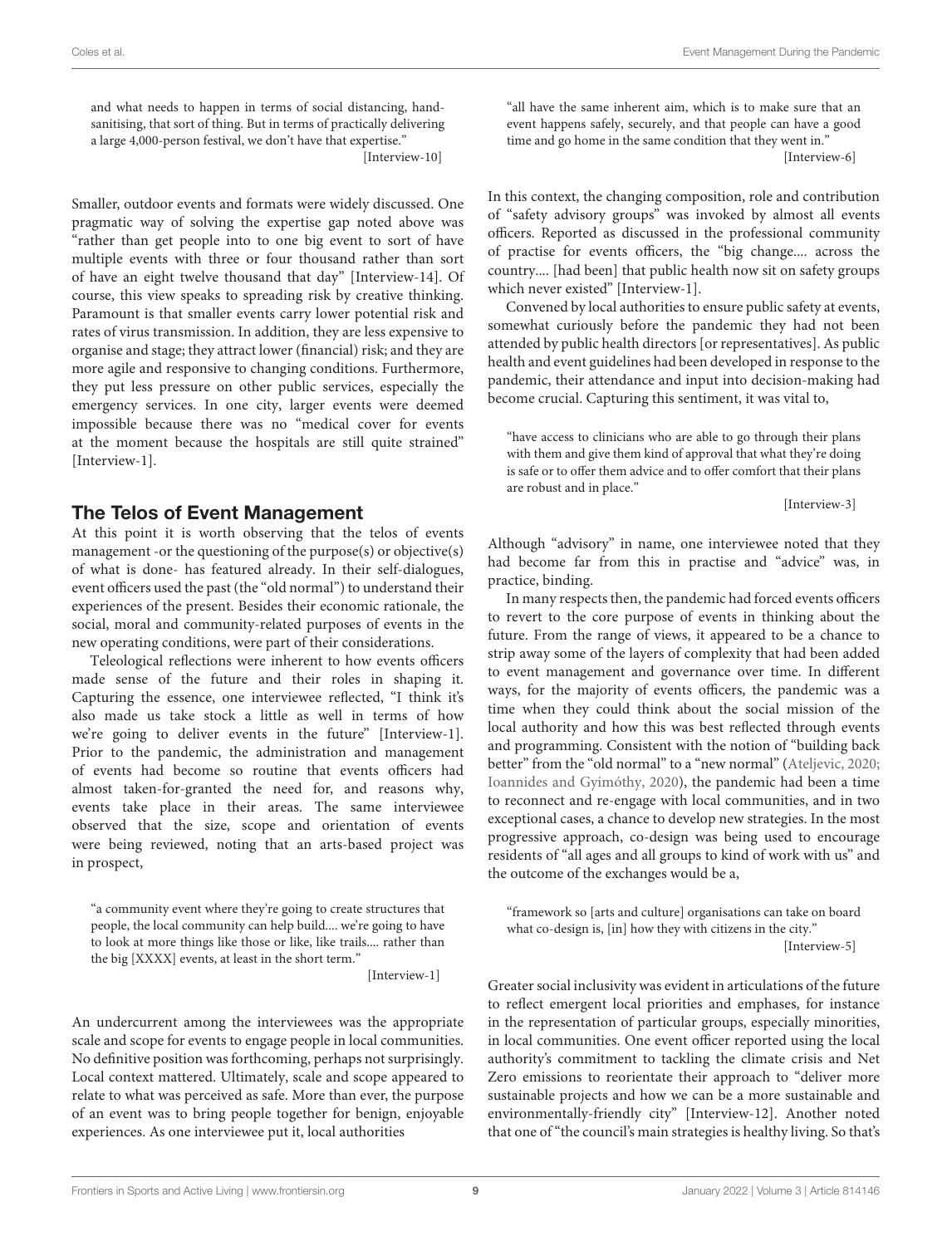why they've gone down this route of offering the space for free" [Interview-4]. The local authority had waived booking fees on its sites in the short term, in order to encourage events as a vehicle for encouraging greater physical activity.

In other local authority areas, events officers reported efforts to align future events and programming more closely in support of placemaking and the representation of local geographies, cultures, histories and identities. One events officer captured this sentiment, arguing that the local events programme needed to project the image of "a global city now. We see ourselves as that, you know. So that's the direction we are taking" [Interview−13]. Identity-building was a continuing process which the pandemic had interrupted. Future events would play an important role in reiterating and reinforcing key messages to local and external stakeholders "because how would you know about XXXX or the history of XXXX or that kind of thing, since that event [and what it had to convey]....?" [Interview-1]

Finally, the idea of adopting a "hyper-local" orientation was evident to varying degrees because, "people, you know, by necessity [were] being forced to be very local in the lockdowns..." and they were "trying to really discover the neighbourhoods in a new way and on a new level of detail [Interview-8]. In one exceptional instance, this had progressed to thinking about,"

"how do we animate these local neighbourhoods, these local high streets. And because that's where people feel comfortable now, that's where they feel safer. That's what they are..... They haven't gone into the central town."

[Interview-8]

## Events, Space, and Environment

The pandemic also encouraged significant thinking about the types of spaces and environments that support outdoor events in local municipalities, and their purposes. Prior to it, event officers and teams got to know the sorts of venues where particular types of events could take place locally, and which were routinely used for particular purposes. As one put it, "we've got a number of event spaces that we tend to use on a regular basis" [Interview-4], while another was,

"in a position where we can kind of talk from experience on what works and different areas, you know, whether you want it a certain type of space that benefits from existing footfall."

[Interview-2]

The new conditions forced not only a reappraisal of the suitability of existing spaces but also a more creative approach to identifying alternative venues. On the former, several examples were offered of events and performances that had been adapted to conform with revised space and social distancing requirements, with some shrewd estimates as to the revised capacity of venues, as this rough-and-ready calculation indicates,

"a space that used to hold fifteen thousand people with social distancing will probably only hold five [thousand]."

[Interview-6]

In the case of the latter, there were several cases reported of events officers being challenged by artists and performers to come-up with novel, altogether different or original solutions. One events officer in particular explained that, somewhat surprisingly, artists and performers wanted to use outdoor spaces where there was not established footfall. Within the team, the disruptive nature of the pandemic seemed to have fostered a more adventurous and open-minded approach to considering alternatives. Although it meant going out of their "comfort zone", they accepted the challenge because, as it was put: "something's difficult, but they're worth doing because the event benefits from it" [sic]. The same interviewee went on to note that the consideration and subsequent use of different locations created "event space in the city centre [that] was a huge sort of enabling factor for event organisers to seek to hold things in the city centre" [Interview-2].

A "can-do", solutions-oriented approach was evident among all interviews to varying degrees, with the level of response a function of the resources available for public sector events management and local contexts, including size and configuration of urban settings. From the examples cited by events officers (as public servants), it became clear that considerable thought had been given to in how best to use public space for a public purpose. More potential spaces for outdoor events and performances had been identified than ever before, often with important potential benefits. Off-centre locations, industrial estates, car parks allowed events teams to "spread some of the impact to the further around the city, not just concentrated in the city centre" [Interview-3]. Rethinking spaces like parks, gardens, "green corridors" and so on, that had previously been overlooked or seldom used, raised some doubts about their prior under-utilisation. There were suggestions that, prior to the pandemic, some outdoor public spaces had been perceived as more difficult to manage for events. One common issue was containment in the sense of ticketing and controlling access to spaces, like parks and gardens, with permeable boundaries. In reassessing their suitability, issues that were previously considered possible limitations, like access at multiple entry points, offered potential advantages for managing post-lockdown events.

Within the interviews, the merits of several types of outdoor spaces were surfaced. In terms of common denominators, those owned or managed by the local authority appear to have offered lower risk of transmission in open air environments; greater accessibility (i.e., geographically and through transport systems, rather than relating to disability); and lower costs to potential event organisers (where the local authority did not act in this role). Challenges included the potential interruptions (i.e., to public transport, road closures) to the city and its people, as well as the need for new dialogues with stakeholders inside the local authority (e.g., the highways and environmental health departments) and external to it, including public transport providers, the police and emergency services. Other difficulties using green spaces (i.e., parks and gardens) included restrictive covenants placed on spaces, including: use only at certain times of the year; limits to the total number of days for use; and even protection orders preventing the use of particular spaces. Finally, some drawbacks in using public open space were reported. A dilemma appears to have been that, while open air settings may minimise the risk of transmission, open access makes monitoring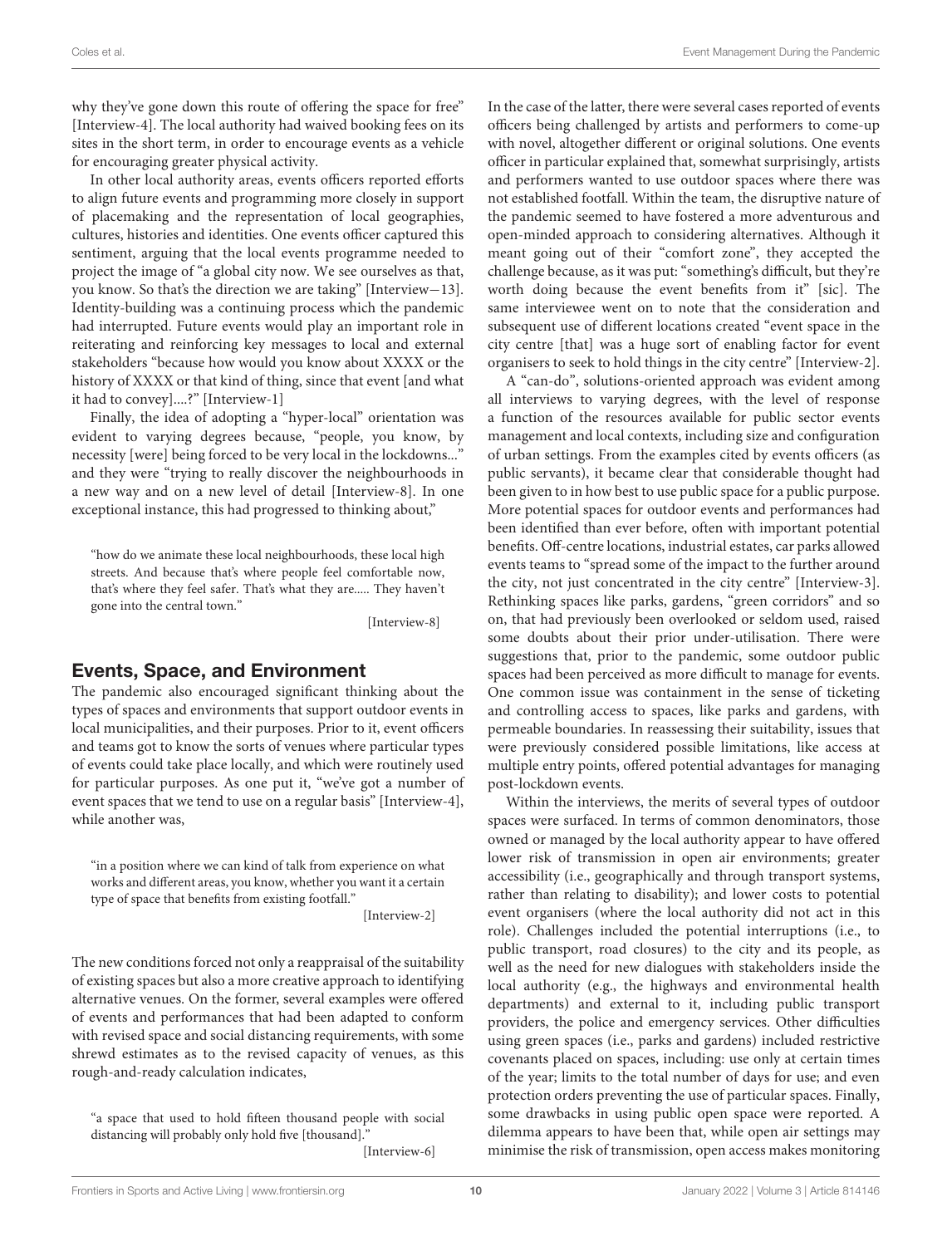of transmission and post-hoc contact tracing more difficult. To overcome this, several interviewees noted the use of large marquees and other structures in green spaces to provide a sort of "indoors-outside": sufficiently large to allow air flow and social distancing; controllable from a public health perspective; and located in public space to minimise contact between attendees and residents.

## **DISCUSSION**

What emerges from the interviews is a picture of the pandemic affecting practises and processes related to local events in complex and different ways, some of which could not have been anticipated from the existing body of knowledge. Perhaps most notably, this included reflection on the telos of the events they are involved in as a public sector actor, the event spaces used in their municipalities, and how events could be employed in, and contribute in a positive manner to, recovery from the pandemic. Despite varying governance arrangements during the pandemic, in this study there was insufficient evidence of contexts and conditions in different parts of the UK mediating detectable differences in experience in ways comparable to other studies [\(Dillette and Sun-Ah Ponting, 2021\)](#page-13-19).

Events have featured in the reopening of visitor economies and the resumption of civic life, but evidence presented here suggests that this was perhaps not as quickly or as efficiently as may have been desired. One key assumption in "tourism scholarship" on the pandemic is that government support and intervention is necessary to develop both resilience and appropriate sector responses [\(Collins-Kreiner and Ram, 2020;](#page-12-21) [Ioannides and Gyimóthy, 2020;](#page-13-12) [Fang et al., 2021\)](#page-13-37). Government would argue -especially at the national level for the UK- that it had increased its support -both in scale and scope- for businesses and organisations in the tourism-hospitality-leisure nexus, and for events as part of this [Department of Culture, Media and Sport (DCMS), [2021a\]](#page-12-4). In this study though, there was some, albeit limited evidence of a downsizing of local authority events functions and, more importantly, loss of capacity, knowledge and experience as events workers moved into other sectors. While this observation triangulates with other experiences reported in practise [Culture, Media and Sport Select Committee, House of Commons (CMSSC), [2020;](#page-12-2) Department of Culture, Media and Sport (DCMS), [2021b:](#page-13-31) 30], it suggests that early interventions and support were in some cases insufficient and too slow for events when compared to other elements of the tourismhospitality-leisure nexus. It also hints that the nature and operation of live events was not fully understood in government [\[Department of Culture, Media and Sport \(DCMS\), 2021b:](#page-13-31) 30], and echoes the concern that exit strategies for tourism from crises are not always evidence-based [\(Collins-Kreiner and Ram, 2020\)](#page-12-21).

Further policy development corroborates this finding. The first measures were not always effective in supporting event workers -including artists and performers- to protect their incomes and livelihoods. As an initial parliamentary enquiry revealed [Culture, Media and Sport Select Committee, House of Commons (CMSSC), [2020:](#page-12-2) 53], this was because they misjudged the preponderance of the self-employed and the structure of employment and remuneration (i.e., portfolio careers, freelancing and the gig economy) in the sector. Early support from the Arts Council focused on artistic teams core to "national portfolio" organisations, many artists and companies were not eligible for funding, and freelancers were precariously placed [\[Centre for Cultural Value \(CVC\), 2020\]](#page-12-22). Oversights of this nature compounded the problem that many artists and performers were poorly paid even before the pandemic [\(Jones, 2020\)](#page-13-38). Indeed, in 2020, the uninsured risk of cancellation prevented the early return of many events [Culture, Media and Sport Select Committee, House of Commons (CMSSC), [2020:](#page-12-2) 44], and led to calls for a UK government underwriting of events during the pandemic [Department of Culture, Media and Sport (DCMS), [2021b:](#page-13-31) 39]. A scheme of this nature finally started in September 2021 [\(Government, Her Majesty's, 2021c\)](#page-13-39) after the Tourism Recovery Plan had been published (June, 2021). Yet, as if to emphasise the indifference for smaller events as potential contributors to the recovery, announcement of the scheme stressed it was intended for "live music events, festivals, sports events, trade shows and business events" and covered those costs incurred before and by cancellation (Government, Her Majesty's, [2021c\)](#page-13-39). It did not cover lower demand for tickets or reductions in capacity, and closer inspection raised questions of whether it represented a feasible financial option, especially for small events [\[Thomas and Smith, 2021;](#page-14-11) Department of Culture, Media and Sport (DCMS), [2021a\]](#page-12-4). Larger events, festivals and spectacles -especially related to popular culture and sportdeliver volume and value to the visitor economy, both quickly and conspicuously, and they symbolise the apparent return of "normality" [\[Department of Culture, Media and Sport \(DCMS\),](#page-12-4) [2021a\]](#page-12-4).

There are three implications from this research for future policy and strategy if events are to be a force for good in the recovery from sustained, larger scale crises in the future. Paramount among these is the role for smaller, especially artsrelated events in outdoor spaces. Findings from this research resonate with, and provide empirical substantiation of, [Davies's](#page-12-5) [\(2020\)](#page-12-5) and [Olson's \(2021\)](#page-13-15) views, respectively, on the role of small and alternative public spaces for future events. With appropriate public health measures in place, smaller, outdoor events have the capacity to return citizens sooner than larger events to public spaces; to sociable, congregative behaviours; and to build morale and community spirit when it is tested most (cf. [Rowen, 2020\)](#page-14-2). Events of this nature are relatively agile and straightforward to set-up, more so where they benefit from established social networks, for instance among event workers in the gig economy, or the prior collaborations between artists, performers and events officers over time. As the experiences relating to Safety Advisory Groups attest, new public health guidelines can be incorporated into practise swiftly. Although there is undoubtedly a significant role for larger events in recovery, these are longer and more complex to organise and, even with insurance, the risk to, and vulnerability of, local visitor economies, business and citizens is never entirely eliminated.

Second, one legacy of the pandemic appears to have been to challenge the way in which events are thought about and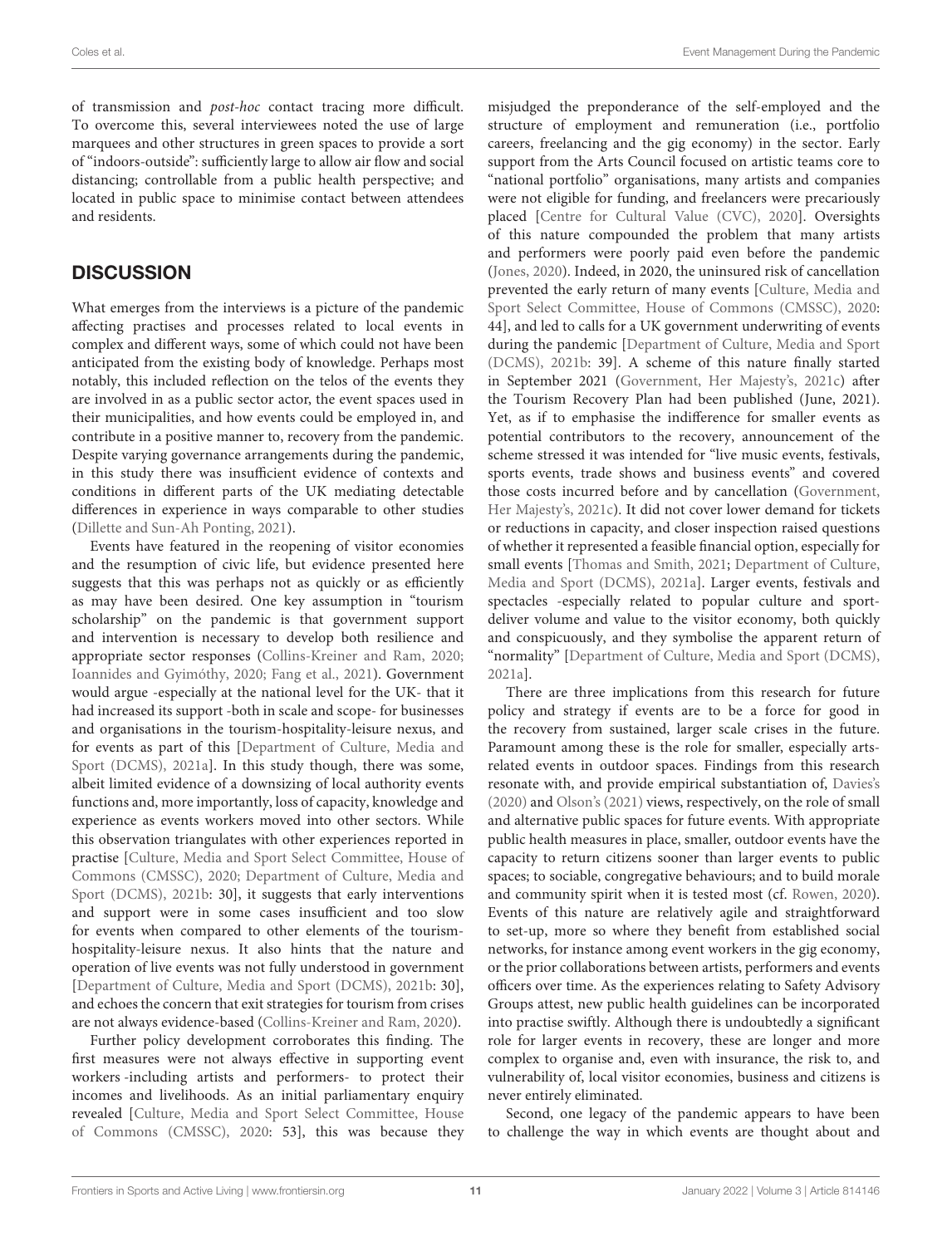managed in local government. While the "transformative" nature of the pandemic may connote grand aspirations [\(Ateljevic,](#page-12-8) [2020;](#page-12-8) [Benjamin et al., 2020;](#page-12-9) [Hall et al., 2020\)](#page-13-10), interpreting the word in this way obscures its basic meaning, which relates to notable change. This is relative: set in context, even apparently modest-appearing actions can lead to marked difference. With orthodox views emerging on the organisation of events, increased awareness of the types of spaces that are available in the municipality adds to the range of amenities and facilities a local authority can offer post-pandemic. Teleological reflections on events and programming stress the importance of returning to the basics of safe, enjoyable events, later augmented by more of an emphasis on the publics that events officers serve. Prevailing policy in the UK may stress the value of events for economic recovery [\[Department of Culture, Media and Sport \(DCMS\),](#page-12-4) [2021a\]](#page-12-4). As vital as this may be, akin to other work [\(Rowen,](#page-14-2) [2020\)](#page-14-2), this research also points to the role for interventions and support in maintaining and rejuvenating social relations. A key finding to inform future policy is that where the essential human infrastructure supporting events is disrupted, the ability to respond expeditiously and with agility is diminished. Within this research there was a keen interest of events officers in people, for instance the communities for which events were intended, or the artists, performers and workers who co-design, -organise and -deliver events. Put another way, economic development is an outcome but it is people that produce it.

Finally then, if events are vital to recovery, there is a need to focus support on retaining, training and upskilling local authority events officers as agents of change. While the prevailing approach may be to study the effects of crises on events at the level of the local authority, this research points to differences in the values and positions taken by the body corporate compared with those tasked with supporting, managing and regulating events on a day-to-day basis. Local authority spending on culture and the arts have been declining since the global financial crisis (Rex and Campbell, [2021\)](#page-14-10), and budgets have been under further pressure during the pandemic [\(National Audit Office \(NAO\), 2021\)](#page-13-9). Set against this backdrop, their personal dialogues and reflections suggest that -through attributes of understanding, empathy, compassion, creativity, innovation and problem-solving- their perceptions, assessments and decisions are pivotal to translating conditions and making change happen.

# **CONCLUSION**

This paper has explored how events officers experienced the pandemic as part of the public sector response in the UK to COVID-19 during 2020 and 2021. The practises and processes for supporting, managing and governing events within local authorities, were subject to some notable and unanticipated changes. This study has surfaced the role and value of smallerscale, outdoor arts-focused events and performances in the local response to, and recovery from, the Coronavirus pandemic. Processes of adaptation and innovation involving events officers, artists and performers, enabled events to take place in challenging conditions. One of the most unexpected findings, at least from a policy perspective, has been the role that smaller-scale events and performances -especially arts-related and outdoors- can play as a force for good in recovery at the local level. While their contribution to economic revitalisation may be modest (and unattractive to some policy-makers as a result), they can play a notable -and not to be ignored- roles in reviving social and cultural life in local communities.

The potentially transformative nature of the pandemic on the tourism-hospitality-leisure nexus has been widely debated, although perhaps not as extensively with respect to events or arts and culture, specifically. The emergence of the teleological dimension in this study represents an important empirical corroboration of earlier academic conjecture and advocacy that the pandemic has had a transformative effect on events. However, it also points to limitations among existing theorisations of the transformative potential of the pandemic which overlook the role of individual event officers as the stimulus for, and the embodiment of, the public sector which plays such a key role in event organisation. In our view, the emergence from reflection and self-dialogue of a greater emphasis on the social and cultural functions of events for communities and citizens is a welcome reorientation to public sector events management. Of itself, it is transformative, a form of "building back better" if it results in a "new normal."

The operative word is "if". Replication studies are desirable to corroborate the main findings and policy recommendations described here. Further international research to offer comparative perspectives and experiences would be welcome, too. Most importantly though, the data collection for this study was completed in August 2021, broadly at a point when the process of "building back" started in earnest across the UK, following the easing of restrictions in England (Government, Her Majesty's, [2021b\)](#page-13-30). For some, this may be regarded as a limitation of the study: possibly that is premature; even that the themes emerging here are temporally-contingent. In the case of the latter, it is almost axiomatic to question whether, were the work repeated in 2022 or 2023 (if the pandemic is continuing then), the same themes and precise emphases may emerge. This is the inherent challenge associated with the nature of qualitative enquiry: if this work were conducted later, the interviews' views may be different, conditioned as they may be by changing contexts and expectations. However, we would contend that this study is far from premature. While the Delta and Omicron variants have emerged in, and spread through, the UK since the research was conducted, the UK government, in particular, has been determined to continue along a path towards reopening society and economy. Although the devolved governments across the UK have responded to both variants with measures they believe are reponsible and commensurate, at the time of writing they have not required the closing down of events or venues. Put another way, they have tacitly enabled plans, positions and ideas articulated in this paper to continue and thereby to provide the basis for the ongoing recovery. Be this as it may, an obvious priority for future research is to return to the topic, preferably with the same interviewees to investigate the extent to which the telos of events has actually changed and transformed local (public sector) event management (or whether new variants and developments have prevented or altered this). In other words, it is necessary to understand whether events' officers reflections and aspirations have amounted to demonstrable changes over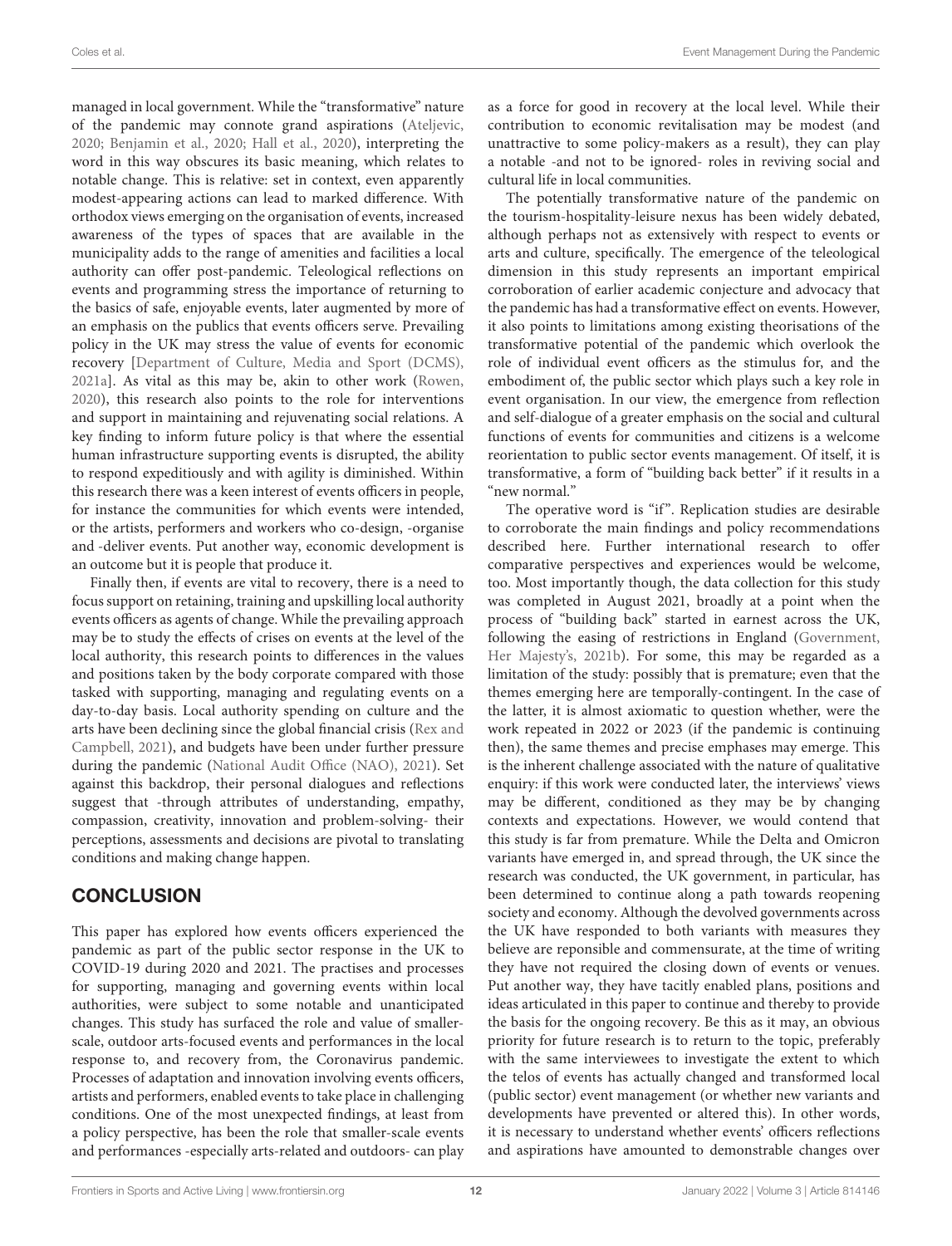time in policy and practise towards supporting, managing and governing events at the local level. An implicit shortcoming in some of the work on the transformative nature of the pandemic for the tourism-hospitality-leisure nexus is that it is unspecific about when, for how long and in what nature transformation will take place. Equally, it is equivocal about who is responsible for delivering transformation. Events cannot be a force for good, and nor will the pandemic have the transformative nature its advocates intend, if there are not committed, passionate and capable people to make change happen.

# DATA AVAILABILITY STATEMENT

The datasets presented in this article are not readily available because interviews were given on the strict understanding of anonymity. Requests to access the datasets should be directed to [outsidethebox@exeter.ac.uk.](mailto:outsidethebox@exeter.ac.uk)

## ETHICS STATEMENT

The studies involving human participants were reviewed and approved by University of Exeter College of Humanities Ethics Committee. The patients/participants provided their written informed consent to participate in this study.

## **REFERENCES**

- <span id="page-12-10"></span>Aebischer, P. (2021). Viral Shakespeare: Performance in the Time of Pandemic. Cambridge: Cambridge University Press.
- <span id="page-12-15"></span>Andersson, T. D., Getz, D., and Jutbring, H. (2020). Balancing value and risk within a city's event portfolio: an explorative study of DMO professionals' assessments. Int. J. Event Festiv. Manage. 11, 413–432. doi: [10.1108/IJEFM-01-2020-0005](https://doi.org/10.1108/IJEFM-01-2020-0005)
- <span id="page-12-12"></span>Armbrecht, J., and Andersson, T. D. (2016). Subjects and objects of event impact analysis. Scand. J. Hospital. Tour. 16, 111–114. doi: [10.1080/15022250.2016.1162417](https://doi.org/10.1080/15022250.2016.1162417)
- <span id="page-12-1"></span>Aspinall, E. (2021). British Foreign Policy Group. 08 Apr COVID-19 Timeline. Available online at:<https://bfpg.co.uk/2020/04/covid-19-timeline/> (accessed: October 25, 2021).
- <span id="page-12-8"></span>Ateljevic, I. (2020). Transforming the (tourism) world for good and (re)generating the potential 'new normal'. Tour. Geograph. 22, 467–475. doi: [10.1080/14616688.2020.1759134](https://doi.org/10.1080/14616688.2020.1759134)
- <span id="page-12-18"></span>Battaglia, M. (2008). "Purposive sample," in Encyclopedia of Survey Research Methods, ed P. Lavrakas (Thousand Oaks, CA: Sage), 645–667.
- <span id="page-12-9"></span>Benjamin, S., Dillette, A., and Alderman, D. H. (2020). "We can't return to normal": committing to tourism equity in the post-pandemic age. Tour. Geograph. 22, 476–483. doi: [10.1080/14616688.2020.1759130](https://doi.org/10.1080/14616688.2020.1759130)
- <span id="page-12-17"></span>Bharucha, R. (2020). Theatre and the Coronavirus: A Speech act in Nine Episodes. Available online at: [https://www.geisteswissenschaften.fu-berlin.de/en/](https://www.geisteswissenschaften.fu-berlin.de/en/v/interweaving-performance-cultures/online-projects/Theater-and-the-Coronavirus/index.html) [v/interweaving-performance-cultures/online-projects/Theater-and-the-](https://www.geisteswissenschaften.fu-berlin.de/en/v/interweaving-performance-cultures/online-projects/Theater-and-the-Coronavirus/index.html)[Coronavirus/index.html](https://www.geisteswissenschaften.fu-berlin.de/en/v/interweaving-performance-cultures/online-projects/Theater-and-the-Coronavirus/index.html) (accessed October 11, 2021).
- <span id="page-12-13"></span>Bowdin, G., Allen, J., Harris, R., O'Toole, W., and McDonnell, I. (2012). Event management, 3rd ed. Oxford: Butterworth-Heinemann.
- <span id="page-12-6"></span>Braidwood, E. (2021). The Great big Get-out: Theatres Plot Open-air Comeback for Summer. Available online at: [https://www.theguardian.com/stage/2021/feb/](https://www.theguardian.com/stage/2021/feb/09/outdoor-theatre-reopening-stages-coronavirus-arcola-london) [09/outdoor-theatre-reopening-stages-coronavirus-arcola-london](https://www.theguardian.com/stage/2021/feb/09/outdoor-theatre-reopening-stages-coronavirus-arcola-london) (accessed October 11, 2021).
- <span id="page-12-19"></span>Braun, V., and Clarke, V. (2006). Using thematic analysis in psychology. Qual. Res. Psychol. 3, 77–101. doi: [10.1191/1478088706qp063oa](https://doi.org/10.1191/1478088706qp063oa)
- <span id="page-12-3"></span>Business Visits and Events Partnership (BVEP). (2020). THE UK Events Report. How Events Deliver the Uk's Industrial Strategy. Available online at: [https://www.](https://www.excel.london/uploads/uk-events-report-2020---the-full-report.pdf)

## AUTHOR CONTRIBUTIONS

All authors listed have made a substantial, direct, and intellectual contribution to the work, and approved it for publication.

# FUNDING

This study was conducted as part of a project funded by the Arts and Humanities Research Council (AHRC), a part of United Kingdom Research and Innovation (UKRI) entitled Outside the box: open-air performance as a pandemic response (Award number: AH/V015230/1; [https://openairperformance.](https://openairperformance.com/)  $com()$ .

# ACKNOWLEDGMENTS

We would like to thank the interviewees who participated who generously made their time and expertise available to this project at time of great personal and professional challenge. We are immensely grateful for their insights and observations and, as always, interpretation is the sole responsibility of the authors.

[excel.london/uploads/uk-events-report-2020---the-full-report.pdf](https://www.excel.london/uploads/uk-events-report-2020---the-full-report.pdf) (accessed October 25, 2021).

- <span id="page-12-11"></span>Caird, J. (2021). Ten of the Uk's Best Outdoor Theatre Shows This Summer. Available online at: [https://www.theguardian.com/travel/2021/jun/01/10-best](https://www.theguardian.com/travel/2021/jun/01/10-best-uk-outdoor-theatre-shows-summer-2021)[uk-outdoor-theatre-shows-summer-2021](https://www.theguardian.com/travel/2021/jun/01/10-best-uk-outdoor-theatre-shows-summer-2021) (accessed October 11, 2021).
- <span id="page-12-20"></span>Castle, S. (2021). As England Speeds Ahead on its Reopening, Scotland is Moving Cautiously. Available online at: [https://www.nytimes.com/2021/07/13/world/](https://www.nytimes.com/2021/07/13/world/europe/scotland-reopening-masks.html) [europe/scotland-reopening-masks.html](https://www.nytimes.com/2021/07/13/world/europe/scotland-reopening-masks.html) (accessed November 11, 2021).
- <span id="page-12-22"></span>Centre for Cultural Value (CVC). (2020). Policy Review: Cultural Policy Responses to COVID-19 in the UK. Available online at: [https://www.culturehive.co.uk/](https://www.culturehive.co.uk/wp-content/uploads/2020/11/Policy-Review-Cultural-Policy-Responses-to-COVID-19-in-the-UK.pdf) [wp-content/uploads/2020/11/Policy-Review-Cultural-Policy-Responses-to-](https://www.culturehive.co.uk/wp-content/uploads/2020/11/Policy-Review-Cultural-Policy-Responses-to-COVID-19-in-the-UK.pdf)[COVID-19-in-the-UK.pdf](https://www.culturehive.co.uk/wp-content/uploads/2020/11/Policy-Review-Cultural-Policy-Responses-to-COVID-19-in-the-UK.pdf) (accessed November 11, 2021).
- <span id="page-12-14"></span>Chi, X., Cai, G., and Han, H. (2021). Festival travellers' pro-social and protective behaviours against COVID-19 in the time of pandemic. Curr. Issues Tour. 24, 3256–3270. doi: [10.1080/13683500.2021.1908968](https://doi.org/10.1080/13683500.2021.1908968)
- <span id="page-12-21"></span>Collins-Kreiner, N., and Ram, Y. (2020). National tourism strategies during the Covid-19 pandemic. Annal. Tour. Res. 84:103076. doi: [10.1016/j.annals.2020.103076](https://doi.org/10.1016/j.annals.2020.103076)
- <span id="page-12-0"></span>Conn, D. (2020). We Were Packed Like Sardines': Evidence Grows of Mass-event Dangers Early in Pandemic. Available online at: [https://www.theguardian.com/](https://www.theguardian.com/world/2020/jun/03/we-were-packed-like-sardines-evidence-grows-of-mass-event-dangers-early-in-pandemic) [world/2020/jun/03/we-were-packed-like-sardines-evidence-grows-of-mass](https://www.theguardian.com/world/2020/jun/03/we-were-packed-like-sardines-evidence-grows-of-mass-event-dangers-early-in-pandemic)[event-dangers-early-in-pandemic](https://www.theguardian.com/world/2020/jun/03/we-were-packed-like-sardines-evidence-grows-of-mass-event-dangers-early-in-pandemic) (accessed October 25, 2021).
- <span id="page-12-7"></span>Cooper, B. (2020). Cultured Communities: The Crisis in Local Funding for Arts and Culture. Available online at: [https://fabians.org.uk/publication/cultured](https://fabians.org.uk/publication/cultured-communities/)[communities/](https://fabians.org.uk/publication/cultured-communities/) (accessed October 25, 2021).
- <span id="page-12-2"></span>Culture, Media and Sport Select Committee, House of Commons (CMSSC). (2020). Impact of COVID-19 on DCMS Sectors. Chapter 3. Culture and the Creative Industries. Available online at: [https://publications.parliament.uk/pa/](https://publications.parliament.uk/pa/cm5801/cmselect/cmcumeds/291/29106.htm) [cm5801/cmselect/cmcumeds/291/29106.htm](https://publications.parliament.uk/pa/cm5801/cmselect/cmcumeds/291/29106.htm) (accessed October 25, 2021).
- <span id="page-12-5"></span>Davies, K. (2020). Festivals post Covid-19. Leisure Sci. 43, 184–189. doi: [10.1080/01490400.2020.1774000](https://doi.org/10.1080/01490400.2020.1774000)
- <span id="page-12-16"></span>Davies, P. (2011). "Exploratory Research". in: The SAGE Dictionary of Social Research Methods, ed V. Jupp. London: Sage.
- <span id="page-12-4"></span>Department of Culture, Media and Sport (DCMS) (2021a). The Tourism Recovery Plan. Available online at: [https://assets.publishing.service.gov.uk/government/](https://assets.publishing.service.gov.uk/government/uploads/system/uploads/attachment_data/file/992974/Tourism_Recovery_Plan__Web_Accessible_.pdf)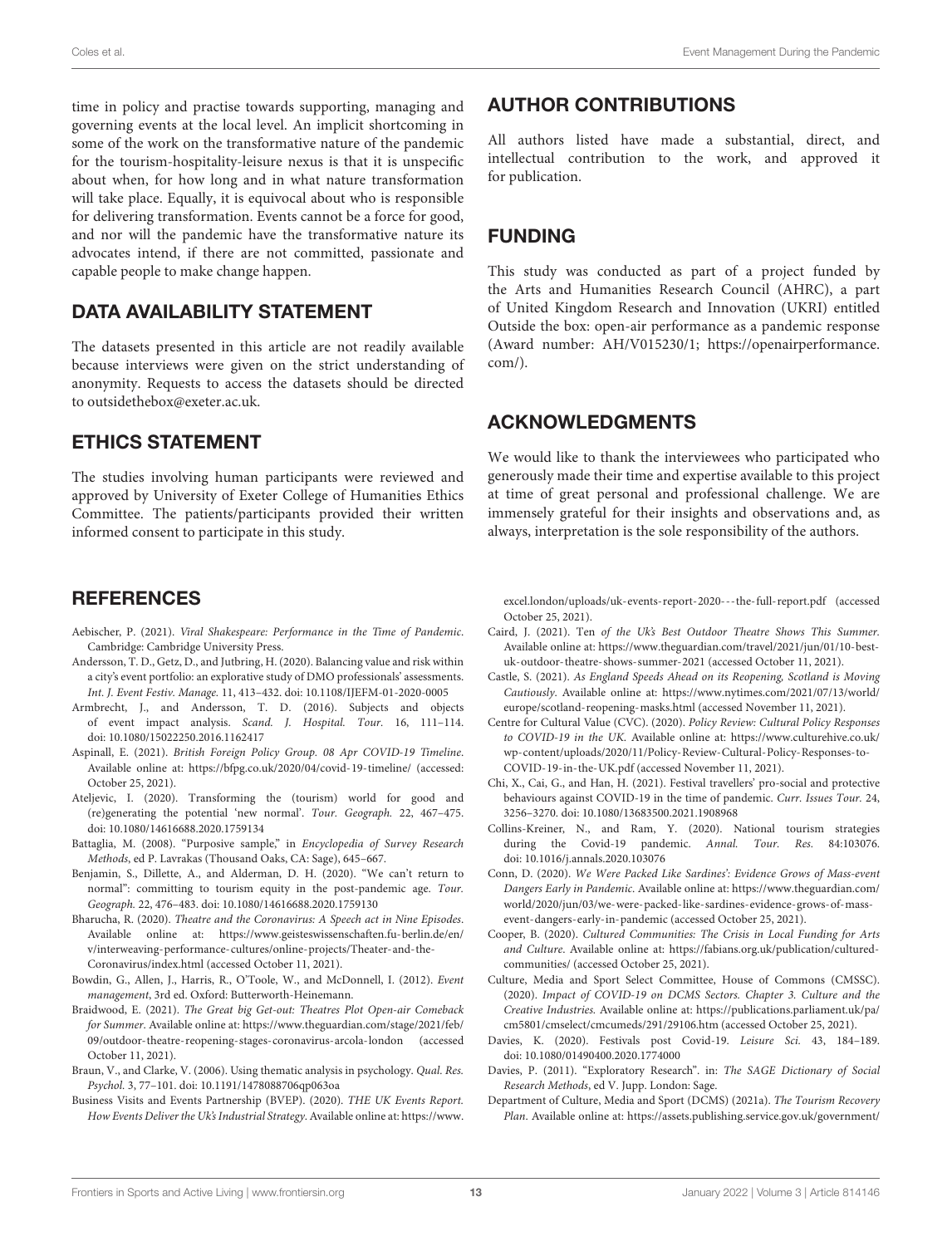[uploads/system/uploads/attachment\\_data/file/992974/Tourism\\_Recovery\\_](https://assets.publishing.service.gov.uk/government/uploads/system/uploads/attachment_data/file/992974/Tourism_Recovery_Plan__Web_Accessible_.pdf) [Plan\\_\\_Web\\_Accessible\\_.pdf](https://assets.publishing.service.gov.uk/government/uploads/system/uploads/attachment_data/file/992974/Tourism_Recovery_Plan__Web_Accessible_.pdf) (accessed October 25, 2021).

- <span id="page-13-31"></span>Department of Culture, Media and Sport (DCMS) (2021b). Events Research Programme. Phase I Findings. Available online at: [https://assets.publishing.](https://assets.publishing.service.gov.uk/government/uploads/system/uploads/attachment_data/file/999427/Events-Research-Programme-Phase-1-findings.pdf) [service.gov.uk/government/uploads/system/uploads/attachment\\_data/file/](https://assets.publishing.service.gov.uk/government/uploads/system/uploads/attachment_data/file/999427/Events-Research-Programme-Phase-1-findings.pdf) [999427/Events-Research-Programme-Phase-1-findings.pdf](https://assets.publishing.service.gov.uk/government/uploads/system/uploads/attachment_data/file/999427/Events-Research-Programme-Phase-1-findings.pdf) (accessed October 25, 2021).
- <span id="page-13-5"></span>Devine, A., and Devine, F. (2012). The challenge and opportunities for an event organiser during an economic recession. Int. J. Event Festiv. Manage. [3, 122–136. doi: 10.1108/175829512112](https://doi.org/10.1108/17582951211229681) 29681
- <span id="page-13-6"></span>Devine, A., and Devine, F. (2015). Government-funded event organisations good and bad practice. Int. J. Event Festiv. Manage. 6, 200–214. doi: [10.1108/IJEFM-11-2014-0024](https://doi.org/10.1108/IJEFM-11-2014-0024)
- <span id="page-13-1"></span>Digital, Culture, Media and Sport Committee, House of Commons (DCMSC). (2021a). The Future of UK music festivals. First Report of Session 2021- 22. Available online at: [https://committees.parliament.uk/publications/6136/](https://committees.parliament.uk/publications/6136/documents/68377/default/) [documents/68377/default/](https://committees.parliament.uk/publications/6136/documents/68377/default/) (accessed October 25, 2021).
- <span id="page-13-3"></span>Digital, Culture, Media and Sport Committee, House of Commons (DCMSC). (2021b). Impact of COVID-19 on DCMS sectors: First Report. Third Report of Session 2021-22. Available online at: [https://committees.parliament.uk/](https://committees.parliament.uk/publications/2022/documents/19516/default/) [publications/2022/documents/19516/default/](https://committees.parliament.uk/publications/2022/documents/19516/default/) (accessed October 25, 2021).
- <span id="page-13-19"></span>Dillette, I., and Sun-Ah Ponting, S. (2021). Diffusing innovation in times of disasters: considerations for event management professionals. J. Convent. Event Tour. 22, 197–220. doi: [10.1080/15470148.2020.1860847](https://doi.org/10.1080/15470148.2020.1860847)
- <span id="page-13-26"></span>Durrer, V., Gilmore, A., and Stevenson, A. (2019). Arts councils, policy-making and "the local". Cult. Trend,. 28, 317–331. doi: [10.1080/09548963.2019.1644795](https://doi.org/10.1080/09548963.2019.1644795)
- <span id="page-13-21"></span>Dwyer, L., Mellor, R., Mistilis, N., and Mules, T. (2000). A framework for assessing tangible and intangible impacts of events and conventions. Event Manage. 6, 175–189. doi: [10.3727/096020197390257](https://doi.org/10.3727/096020197390257)
- <span id="page-13-37"></span>Fang, Y., Zhu, L., Jiang, Y., and Wu, B. (2021). Estimated effects of economic policies for COVID-19 on the leisure and recreation industry under public health interventions. Curr. Issues Tour. 21:1970118. doi: [10.1080/13683500.2021.1970118](https://doi.org/10.1080/13683500.2021.1970118)
- <span id="page-13-14"></span>Getz, D. (2012). Event Studies. Theory, Research and Policy for Planned Events. London, Routledge.
- <span id="page-13-16"></span>Goldborough, S. (2021). Afraid of the Indian Variant? Time to Rediscover the Joys of Outdoor Theatre. Available online at: [https://www.telegraph.co.uk/theatre/](https://www.telegraph.co.uk/theatre/what-to-see/afraid-indian-variant-time-rediscover-joys-outdoor-theatre/) [what-to-see/afraid-indian-variant-time-rediscover-joys-outdoor-theatre/](https://www.telegraph.co.uk/theatre/what-to-see/afraid-indian-variant-time-rediscover-joys-outdoor-theatre/) (accessed October 11, 2021).
- <span id="page-13-0"></span>Government, Her Majesty's (HMG) (2021a). Notice. Information on the Events Research Programme. Updated 20 August 2021. Available online at: [https://](https://www.gov.uk/government/publications/information-on-the-events-research-programme/information-on-the-events-research-programme) [www.gov.uk/government/publications/information-on-the-events-research](https://www.gov.uk/government/publications/information-on-the-events-research-programme/information-on-the-events-research-programme)[programme/information-on-the-events-research-programme](https://www.gov.uk/government/publications/information-on-the-events-research-programme/information-on-the-events-research-programme) (accessed October 25, 2021).
- <span id="page-13-30"></span>Government, Her Majesty's (HMG) (2021b). Guidance. COVID-19 Response - Spring 2021 (Summary). Published 22 February 2021. Available online at: [https://www.gov.uk/government/publications/covid-19-response-spring-](https://www.gov.uk/government/publications/covid-19-response-spring-2021/covid-19-response-spring-2021-summary)[2021/covid-19-response-spring-2021-summary](https://www.gov.uk/government/publications/covid-19-response-spring-2021/covid-19-response-spring-2021-summary) (accessed October 25, 2021).
- <span id="page-13-39"></span>Government, Her Majesty's (HMG). (2021c). Live Events Reinsurance Scheme. Available online at: [https://www.gov.uk/government/publications/live-events](https://www.gov.uk/government/publications/live-events-reinsurance-scheme)[reinsurance-scheme](https://www.gov.uk/government/publications/live-events-reinsurance-scheme) (accessed October 25, 2021).
- <span id="page-13-10"></span>Hall, C. M., Scott, D., and Gössling, S. (2020). Pandemics, transformations and tourism: be careful what you wish for. Tour. Geograph. 22, 577–598. doi: [10.1080/14616688.2020.1759131](https://doi.org/10.1080/14616688.2020.1759131)
- <span id="page-13-36"></span>Hall, C. M., and Williams, A. M. (2020). Tourism and Innovation, 2nd edition. Abingdon: Routledge.
- <span id="page-13-33"></span>Hennink, M. M., Kaiser, B. N., and Marconi, V. C. (2017). Code saturation versus meaning saturation: how many interviews are enough? Qual. Health Res. 27, 591–608. doi: [10.1177/1049732316665344](https://doi.org/10.1177/1049732316665344)
- <span id="page-13-11"></span>Higgins-Desbiolles, F. (2020a). Socialising tourism for social and ecological justice after COVID-19. Tour. Geograph. 22, 610–623. doi: [10.1080/14616688.2020.1757748](https://doi.org/10.1080/14616688.2020.1757748)
- <span id="page-13-13"></span>Higgins-Desbiolles, F. (2020b). The "war over tourism": challenges to sustainable tourism in the tourism academy after COVID-19. J. Sustain. Tour. 29, 551–569. doi: [10.1080/09669582.2020.1803334](https://doi.org/10.1080/09669582.2020.1803334)
- <span id="page-13-8"></span>House of Lords (HOL). (2019). Local Authority Provision of Essential Services Debate on 24 January 2019. Available online at: [https://researchbriefings.](https://researchbriefings.files.parliament.uk/documents/LLN-2019-0006/LLN-2019-0006.pdf)

[files.parliament.uk/documents/LLN-2019-0006/LLN-2019-0006.pdf](https://researchbriefings.files.parliament.uk/documents/LLN-2019-0006/LLN-2019-0006.pdf) (accessed October 25, 2021).

- <span id="page-13-12"></span>Ioannides, D., and Gyimóthy, S. (2020). The COVID-19 crisis as an opportunity for escaping the unsustainable global tourism path. Tour. Geograph. 22, 624–632. doi: [10.1080/14616688.2020.1763445](https://doi.org/10.1080/14616688.2020.1763445)
- <span id="page-13-23"></span>Jago, L., Dwyer, L., Lipman, G., van Lill, D., and Vorster, S. (2010). Optimising the potential of mega events: an overview. Int. J. Event Festiv. Manage. 1, 220–237. doi: [10.1108/17852951011078023](https://doi.org/10.1108/17852951011078023)
- <span id="page-13-38"></span>Jones, S. (2020). Even Before COVID-19, Artists Were Badly Paid. This Needs to Change. Available online at: [https://artreview.com/even-before-covid-19](https://artreview.com/even-before-covid-19-artists-badly-paid-needs-to-change/) [artists-badly-paid-needs-to-change/](https://artreview.com/even-before-covid-19-artists-badly-paid-needs-to-change/) (accessed October 11, 2021).
- <span id="page-13-17"></span>Kelly, L. (2021). Open-Air Theatres Boom, Tempest or No Tempest. Available online at: [https://www.thetimes.co.uk/article/open-air-theatres-boom-tempest-or](https://www.thetimes.co.uk/article/open-air-theatres-boom-tempest-or-no-tempest-jstvh555r)[no-tempest-jstvh555r](https://www.thetimes.co.uk/article/open-air-theatres-boom-tempest-or-no-tempest-jstvh555r) (accessed October 11, 2021).
- <span id="page-13-35"></span>King, N., and Brooks, J. (2018). 'Thematic analysis in organisational research, "in The SAGE Handbook of Qualitative Business and Management Research Methods: Methods and Challenges, eds C. Cassell, A. Cunliffe and G. Grandy, (London: Sage).
- <span id="page-13-22"></span>Li, S., and McCabe, S. (2012). Measuring the socio-economic legacies of megaevents: concepts, propositions and indicators. Int. J. Tour. Res. 15, 388–402. doi: [10.1002/jtr.1885](https://doi.org/10.1002/jtr.1885)
- <span id="page-13-24"></span>Ludvigsen, J. A. L., and Hayton, J. W. (2020). Toward COVID-19 secure events: considerations for organizing the safe resumption of major sporting events. Manag. Sport Leis. 20, 1–11. doi: [10.1080/23750472.2020.1782252](https://doi.org/10.1080/23750472.2020.1782252)
- <span id="page-13-18"></span>Maditinos, Z., Vassiliadis, C., Tzavlopoulos, Y., and Vassiliadis, S. A. (2021). Sports events and the COVID-19 pandemic: assessing runners' intentions for future participation in running events—evidence from Greece. Tour. Recreat. Res. 46, 276–287. doi: [10.1080/02508281.2020.1847422](https://doi.org/10.1080/02508281.2020.1847422)
- <span id="page-13-4"></span>Maguire, K. (2019). Examining the power role of local authorities in planning for socio-economic event impacts. Local Econ. 34, 657–679. doi: [10.1177/0269094219889603](https://doi.org/10.1177/0269094219889603)
- <span id="page-13-7"></span>Maguire, K. (2021). An examination of the level of local authority sustainable planning for event management: a case study of Ireland. J. Sustain. Tour. 29, 1850–1874. doi: [10.1080/09669582.2020.1828431](https://doi.org/10.1080/09669582.2020.1828431)
- <span id="page-13-32"></span>Malterud, K., Siersma, V., and Guassora, A. (2016). Sample size in qualitative interview studies: guided by information power. Qual. Health Res. 26, 1753–1760. doi: [10.1177/1049732315617444](https://doi.org/10.1177/1049732315617444)
- <span id="page-13-25"></span>Miles, L., and Shipway, R. (2020). Exploring the COVID-19 pandemic as a catalyst for stimulating future research agendas for managing crises and disasters at international sport events. Event Manage. 24, 537–552. doi: [10.3727/152599519X15506259856688](https://doi.org/10.3727/152599519X15506259856688)
- <span id="page-13-9"></span>National Audit Office (NAO). (2021). Local government finance in the pandemic. Ministry of Housing, Communities and Local Government. Available online at: [https://www.nao.org.uk/wp-content/uploads/2020/08/Local-government](https://www.nao.org.uk/wp-content/uploads/2020/08/Local-government-finance-in-the-pandemic.pdf)[finance-in-the-pandemic.pdf](https://www.nao.org.uk/wp-content/uploads/2020/08/Local-government-finance-in-the-pandemic.pdf) (accessed October 25, 2021).
- <span id="page-13-34"></span>Nowell, L. S., Norris, J. M., White, D. E., and Moules, N. J. (2017). Thematic analysis: striving to meet the trustworthiness criteria. Int. J. Qual. Methods 16, 1–13. doi: [10.1177/1609406917733847](https://doi.org/10.1177/1609406917733847)
- <span id="page-13-15"></span>Olson, E. D. (2021). Examining unauthorized events and gatherings in the COVID-19 pandemic. J. Convent. Event Tour. 22, 177–183. doi: [10.1080/15470148.2020.1864694](https://doi.org/10.1080/15470148.2020.1864694)
- <span id="page-13-27"></span>Organisation for Economic Co-operation and Development (OECD) (2020b). OECD Tourism Trends and Policies 2020. United Kingdom. Available online [at: https://www.oecd-ilibrary.org/sites/2ac0c5e9-en/index.html?itemId=/conte](https://www.oecd-ilibrary.org/sites/2ac0c5e9-en/index.html?itemId=/content/component/2ac0c5e9-en) nt/component/2ac0c5e9-en (accessed October 25, 2021).
- <span id="page-13-2"></span>Organisation for Economic Co-operation and Development (OECD). (2020a). Tourism policy reponses to the Coronavirus (COVID-19). Available online [at: https://www.oecd.org/coronavirus/policy-responses/tourism-policy-respon](https://www.oecd.org/coronavirus/policy-responses/tourism-policy-responses-to-the-coronavirus-covid-19-6466aa20/) ses-to-the-coronavirus-covid-19-6466aa20/ (accessed October 25, 2021).
- <span id="page-13-20"></span>Palrão, T., Rodrigues, R. I., and Estêvão, J. V. (2021). The role of the public sector in the aftermath of the COVID-19 pandemic crisis: the case of Portuguese events' industry. J. Convent. Event Tour. 21:4077. doi: [10.1080/15470148.2021.1904077](https://doi.org/10.1080/15470148.2021.1904077)
- <span id="page-13-29"></span>Patel, S. S., Webster, R. K., Greenberg, N., Weston, D., and Brooks, S. K. (2020). Research fatigue in COVID-19 pandemic and post-disaster research: causes, consequences and recommendations. Disast. Prevent. Manage. 29, 445–455. doi: [10.1108/DPM-05-2020-0164](https://doi.org/10.1108/DPM-05-2020-0164)
- <span id="page-13-28"></span>Paun, A., Shuttlewroth, K., Nice, A., and Sargeant, J. (2020). Instititue for Government. What Parts of the Coronavirus Response are the Resposnibility